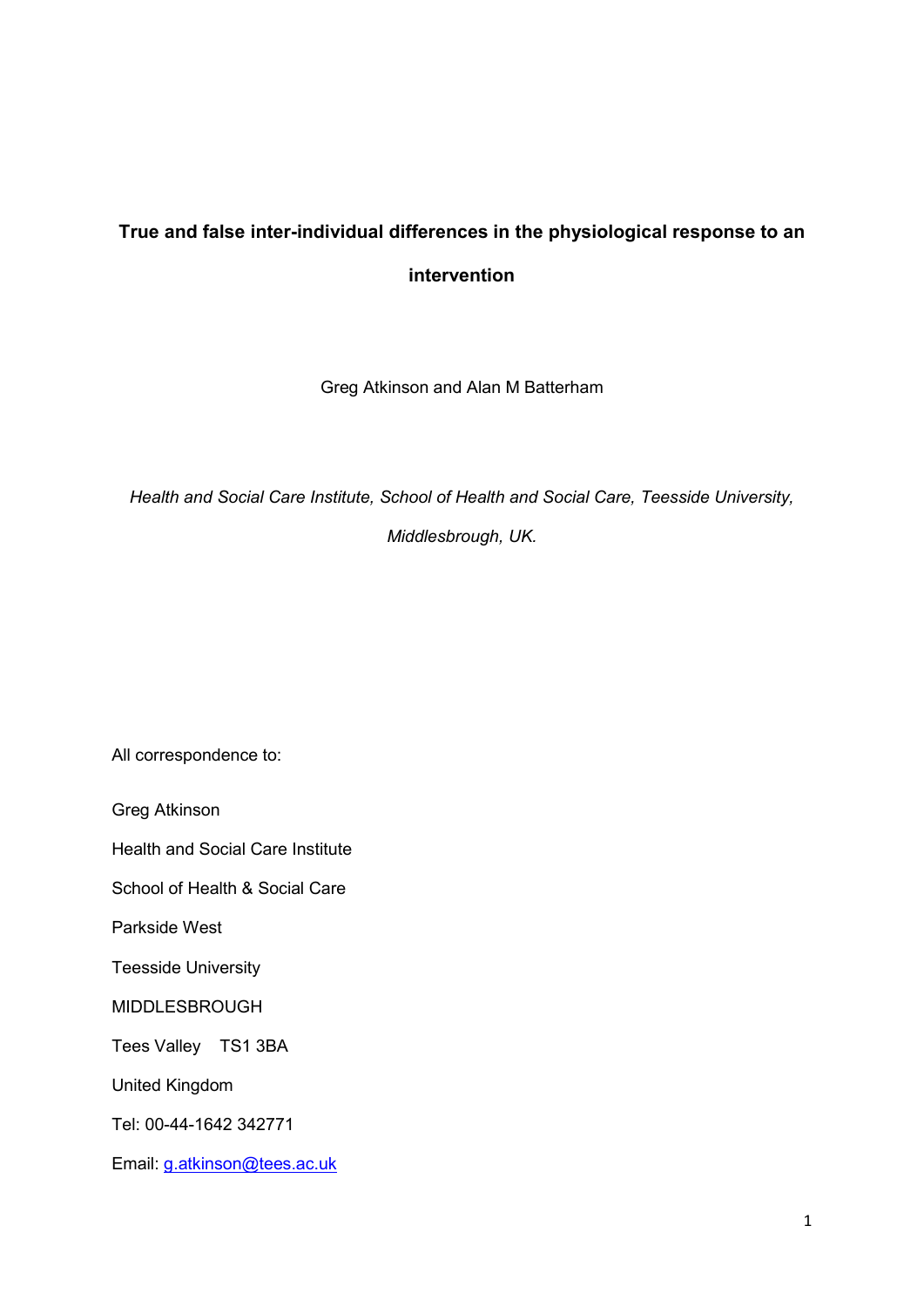## **New findings**

## **What is the topic for this review?**

In "*personalised medicine"*, various plots and analyses are purported to quantify individual differences in intervention response, identify *responders/non-responders* and explore response moderators or mediators.

## **What advances does it highlight?**

We highlight the impact of within-subjects random variation, which is inevitable even with "*gold standard*" measurement tools/protocols, and sometimes so substantial it explains all apparent individual response differences. True individual response differences are quantified only by comparing the standard deviations of changes between intervention and comparator arms. When these standard deviations are similar, true individual response differences are clinically unimportant and further study unwarranted.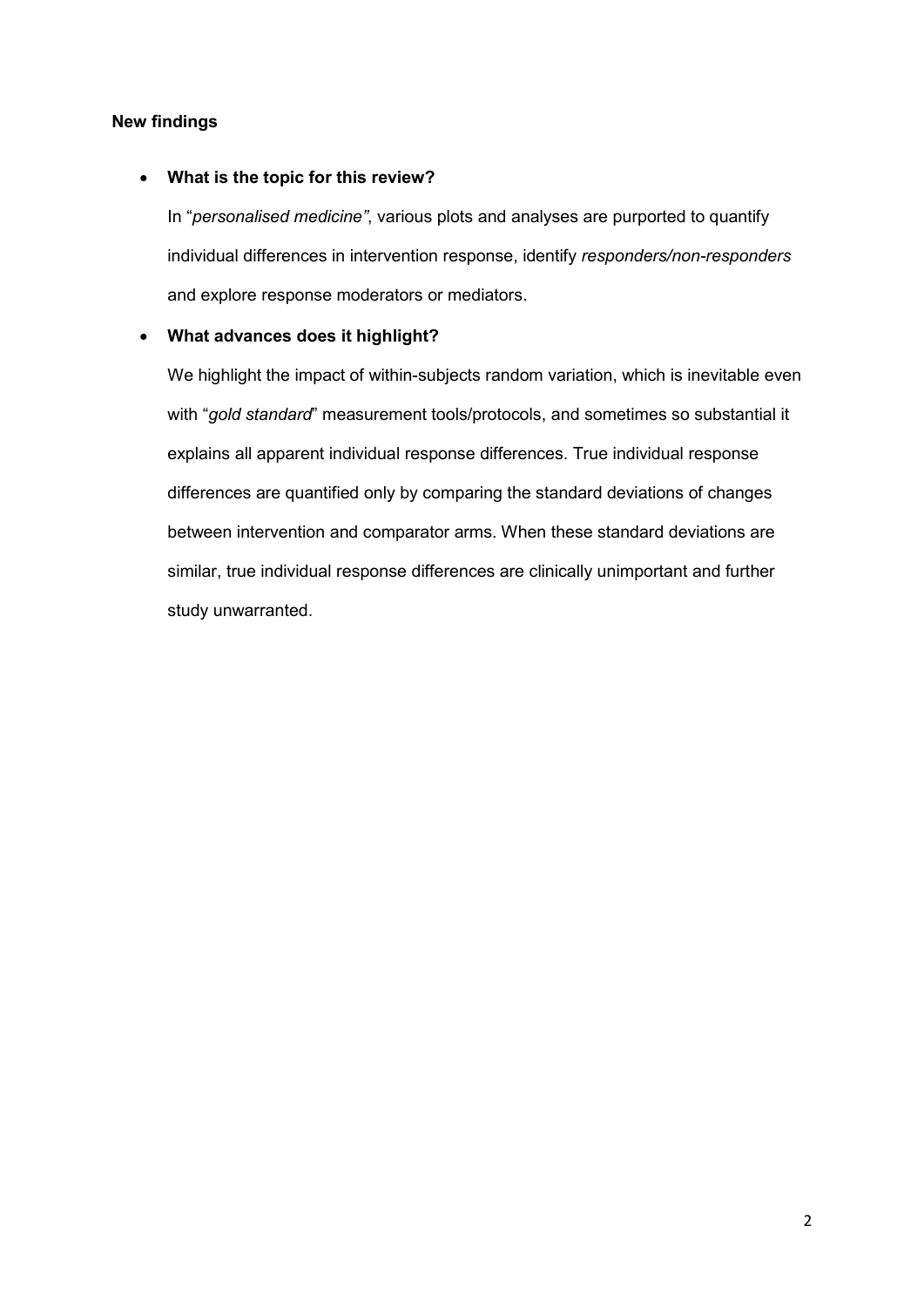#### **Abstract**

Within the "hot topic" of personalised medicine, we scrutinise common approaches for presenting and quantifying individual differences in the physiological response to an intervention. First, we explain how popular plots used to present individual differences in response are contaminated by random within-subjects variation and the regression to the mean artefact. Using a simulated dataset of blood pressure measurements, we show that large individual differences in physiological response can be suggested by some plots and analyses, even when the true magnitude of response is exactly the same in all individuals. Second, we present the appropriate designs and analysis approaches for quantifying the true inter-individual variation in physiological response. It is imperative to include a comparator arm/condition (or derive information from a prior relevant repeatability study) to quantify true inter-individual differences in response. The most important statistic is the standard deviation of changes in the intervention arm which should be compared with the same standard deviation in the comparator arm, or from a prior repeatability study in the same population conducted over the same duration as the particular intervention. Only if the difference between these standard deviations is clinically relevant is it logical to go on to explore any moderators or mediators of the intervention effect that might explain the individual response. To date, very few researchers have compared these standard deviations before making claims about individual differences in physiological response and their importance to personalised medicine.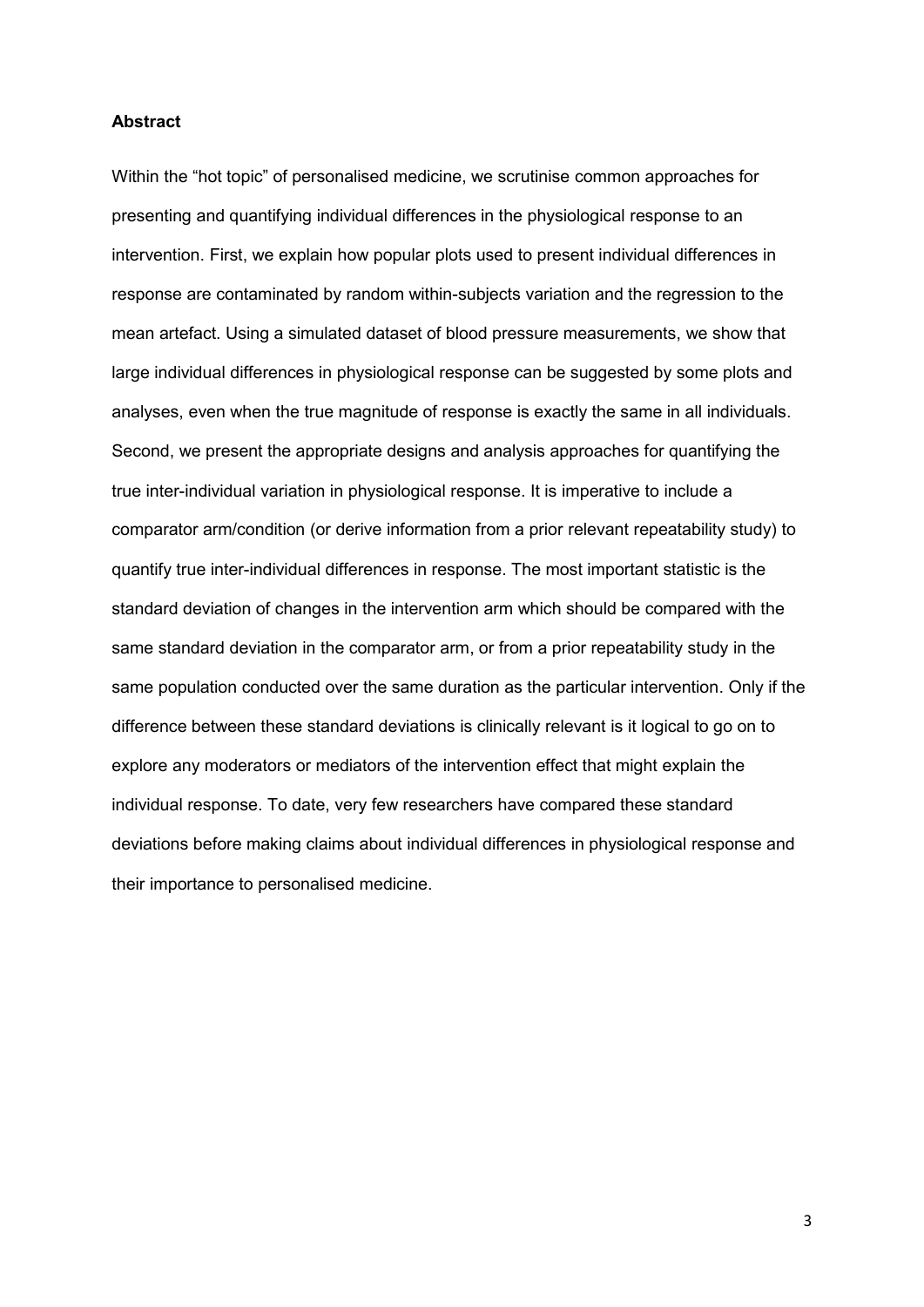#### **1. A hypothetical scenario: common yet compromised**

A hypothetical physiologist is aware of the growing importance of personalised or precision medicine (McCarthy, 2015) and is, therefore, interested in examining how the responses of diastolic blood pressure to an exercise training programme might vary for the individual participants in her study sample. The physiologist knows that the health benefits of physical activity are typically evaluated with reference to the mean response of a sample; an approach that has been said to, "*fail to recognize that there are considerable inter-individual differences in responses to any exercise program*" (Bouchard *et al*., 2014; p.2). Therefore, let us see how individual differences in intervention response are typically analysed and reported.

The physiologist manages to recruit a sample of 2000 participants, some with normal, and some with raised diastolic blood pressure. Her study design is a two-arm randomised controlled trial, with a 3-month exercise programme implemented between the baseline and follow-up measurements (Figure 1). After obtaining measurements at baseline (to minimise any reactivity influences such as resentful demoralisation), she randomises the participants into the intervention (exercise training) arm (n=1000) or the comparator arm (n=1000). Reporting of randomisation procedures is fully transparent and other best-practice aspects of a trial are followed according to the Consolidated Standards of Reporting Trials (Schulz *et al*., 2010). The large sample sizes in each study arm also offer good precision for the estimate of intervention effect size (Batterham and Atkinson, 2001). *A priori*, the physiologist defines the minimum clinically important decrease in diastolic blood pressure as 5 mmHg – around a quarter of the between-subjects SD for this population.

At the end of the study, the physiologist finds that mean (SD) diastolic blood pressure decreased from 78.9 (11.2) mmHg to 73.7 (11.4) mmHg in the intervention arm, compared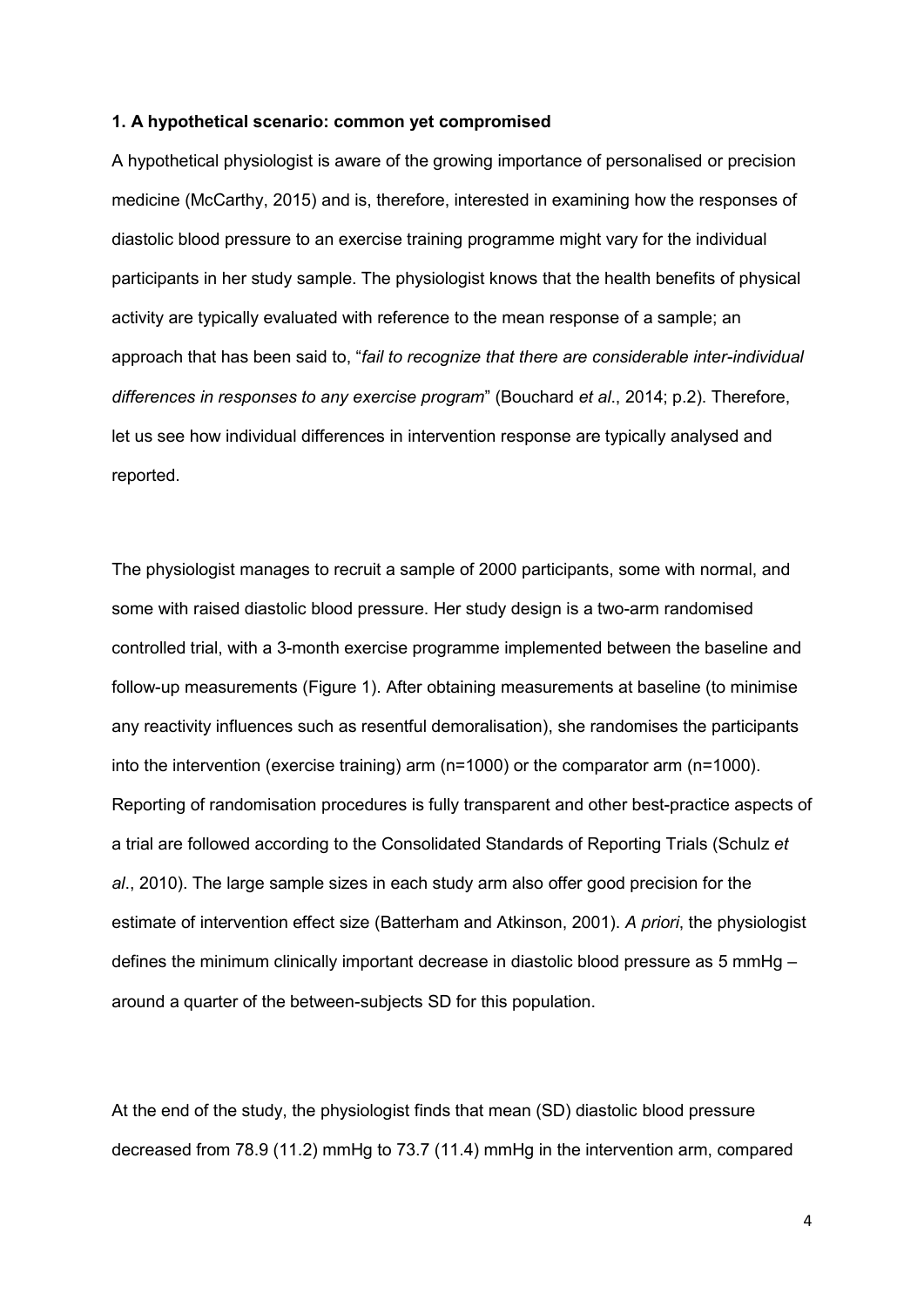with 79.4 (11.3) and 79.2 (11.6) for baseline and follow-up in the comparator arm. An analysis of covariance model was used to derive the confidence interval for the baselineadjusted mean reduction in diastolic blood pressure (Vickers and Altman, 2001). This confidence interval was -6.1 to -4.8 mm Hg, indicating a likely clinically important mean effect of the exercise programme on diastolic blood pressure. Nevertheless, the physiologist notes considerable individual variation in the change in blood pressure for the participants in the intervention arm of the study. Therefore, in keeping with similar studies (Caudwell *et al*., 2012; Buford *et al*., 2013; Church et al., 2009), the physiologist plots the blood pressure reduction (in order of magnitude) for each participant in the intervention arm (Figure 2). It can be seen from Figure 2 that the blood pressure of some participants seems to reduce markedly in response to the intervention, whereas the blood pressure of other participants seems to remain unchanged or even increase at follow-up.

The physiologist is aware of recent reviews on individual "responders" and "non-responders" to an intervention (Mann *et al*., 2014). Therefore, she records that 495 individuals (nearly half of the whole intervention sample) are "non-responders" in that their diastolic blood pressure did not reduce by more than 5 mmHg in response to the exercise training. Consequently and, in keeping with other recent studies in humans (Currie *et al*., 2014; Green *et al*., 2014; Loenneke *et al*., 2014) and animals (Rossi et al., 2013), the physiologist examines whether the magnitude of blood pressure response depends on the blood pressure status measured at baseline. She finds a negative correlation of -0.30 (95% CI: - 0.36 to -0.24) between baseline blood pressure and change in blood pressure (Figure 3). She also finds that the mean (SD) diastolic blood pressure at baseline is 81.5 (11.0) mm Hg for the "responders" compared with only 76.3 (10.9) mm Hg for the "non-responders".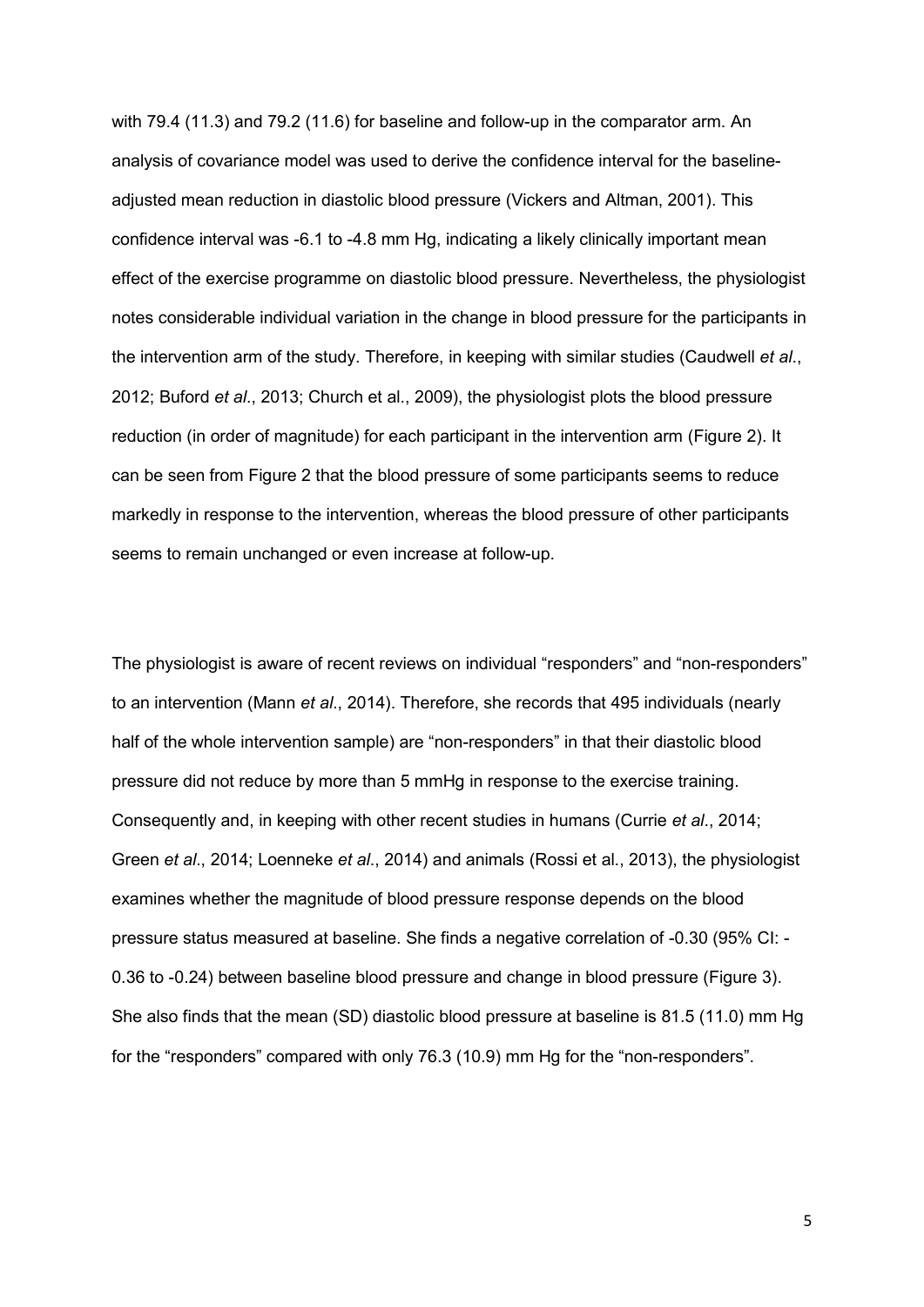The physiologist concludes that there is substantial individual variation in the blood pressure response to an exercise training programme, with just over half the sample showing a training-induced reduction in blood pressure that is more than the minimum clinically important reduction. The physiologist also concludes that the exercise training is most effective for people who have an existing high blood pressure at baseline, which is a common finding in the literature for a number of health-related outcomes (Atkinson *et al*., 2001; Atkinson *et al*., 2010; Atkinson and Taylor, 2011; Taylor *et al*., 2010; Atkinson, 2014). Therefore, her study is perceived to have impact on the treatment of people with existing hypertension. In the context of personalised medicine, the researcher then considers various follow-up studies on her participants in keeping with the research design frameworks presented in the literature (Buford et al., 2013).

#### **2. Random error masquerading as response differences**

While the above hypothetical scenario is in keeping with real studies, and the above findings are consistent with the results of those real studies, all the above inferences that the physiologist made about individual differences in blood pressure response are completely false. Consequently, the proposed follow-up studies designed to explore responders and non-responders are unwarranted. False conclusions were arrived at, even though the physiologist started her study with a robust randomised controlled trial design. There are, in reality, no true individual differences in blood pressure response at all in the data that were analysed. The above findings can be explained completely by random within-subject variation from the "true" blood pressure values at both baseline and follow-up time points (Atkinson and Nevill, 1998), and by the associated artefacts of regression to the mean and mathematical coupling (Pearson, 1897; Atkinson and Taylor, 2011; Taylor *et al*., 2010).

The root cause of the physiologist's inferential error in this example is neglecting to analyse the data from the comparator sample group when assessing the individual differences in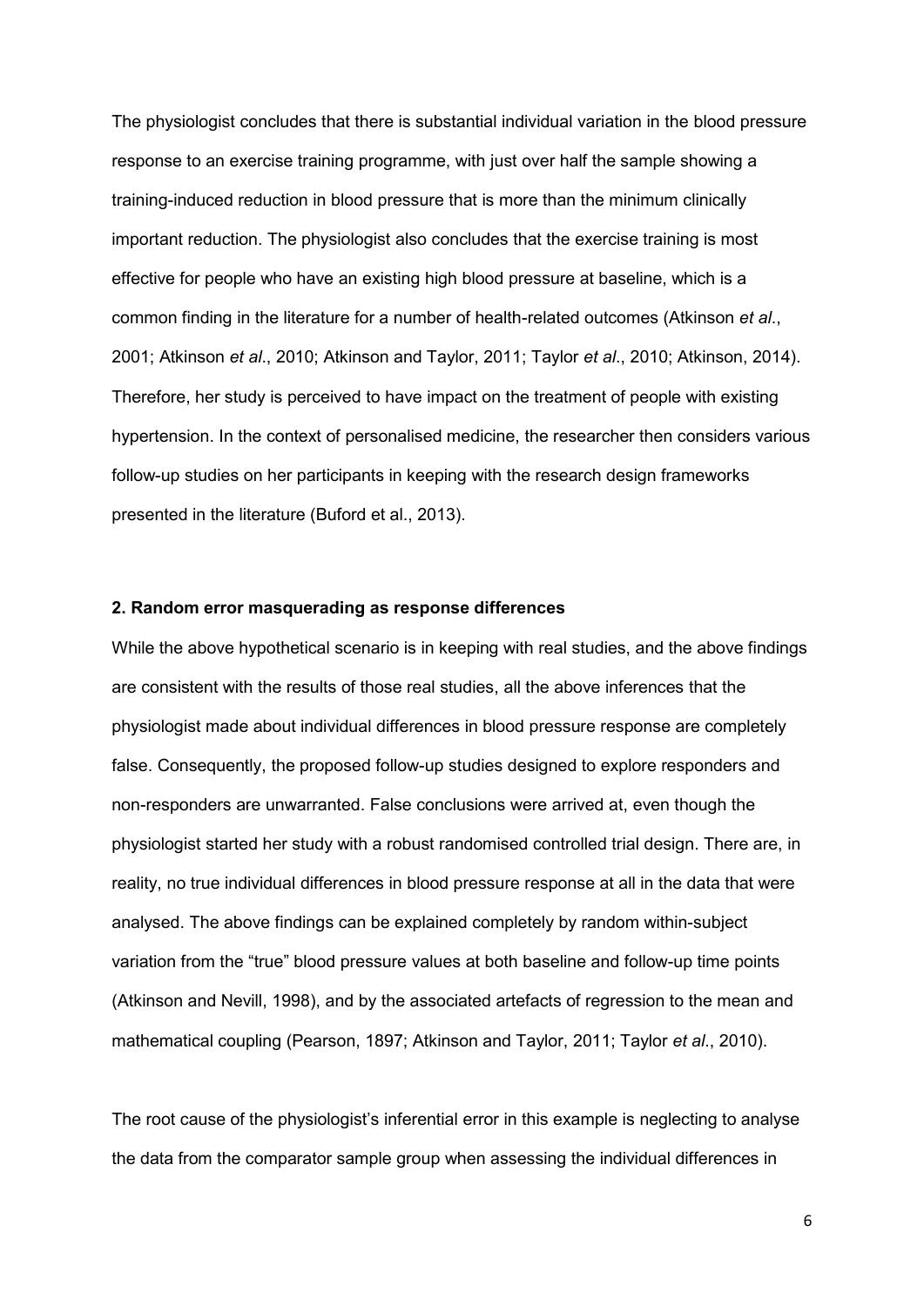response. In a randomised controlled trial, the mean intervention effect represents what happened on average to participants in the intervention group, compared with what would have happened if 'contrary to the fact', they had been in the control group, i.e., the mean change in the intervention group minus the mean change in the control. This basis of the randomised trial indicates that one cannot identify responders and non-responders by inspection of changes in the intervention group alone. For example, we might observe a 5 mmHg reduction in diastolic blood pressure in a participant in the intervention sample. Nevertheless, we cannot legitimately label this person as a 'responder' as we do not know what would have happened to this person if they had been in the comparator arm.. What we can do in a parallel group randomised controlled trial, however, is quantify the typical interindividual variability in the intervention response. This quantification is crucial for elucidating whether clinically relevant inter-individual differences in response exist at all.

#### **3. The truth behind the data**

The data for the intervention participants used to plot Figures 2 and 3 can be found in the supplementary file "data.xls". A few observations and the sample statistics for these data are also presented in Table 1. These data are randomly-generated but are physiologically realistic (Jones et al., 2006). Such data simulations are useful for illustrating how statistical biases can be introduced into an analysis approach resulting in incorrect inferences (Taylor *et al*., 2010; Atkinson and Batterham, 2013). First, for all participants in any study, there is a "true" baseline value of a physiological variable that is free of within-subjects variability (Table 1). There is of course between-subjects variability in these true baseline values of diastolic blood pressure. The mean (79 mmHg) and standard deviation (10 mmHg) of these true baseline values were similar to those reported by Jones et al. (2006) for people being investigated in a hypertension clinic. Some of these people were diagnosed with hypertension and some were deemed normotensive. Importantly, we subtracted exactly 5 mm Hg from every participant's true baseline value, which provides the true values of diastolic blood pressure for every participant at follow-up. This consistent subtraction of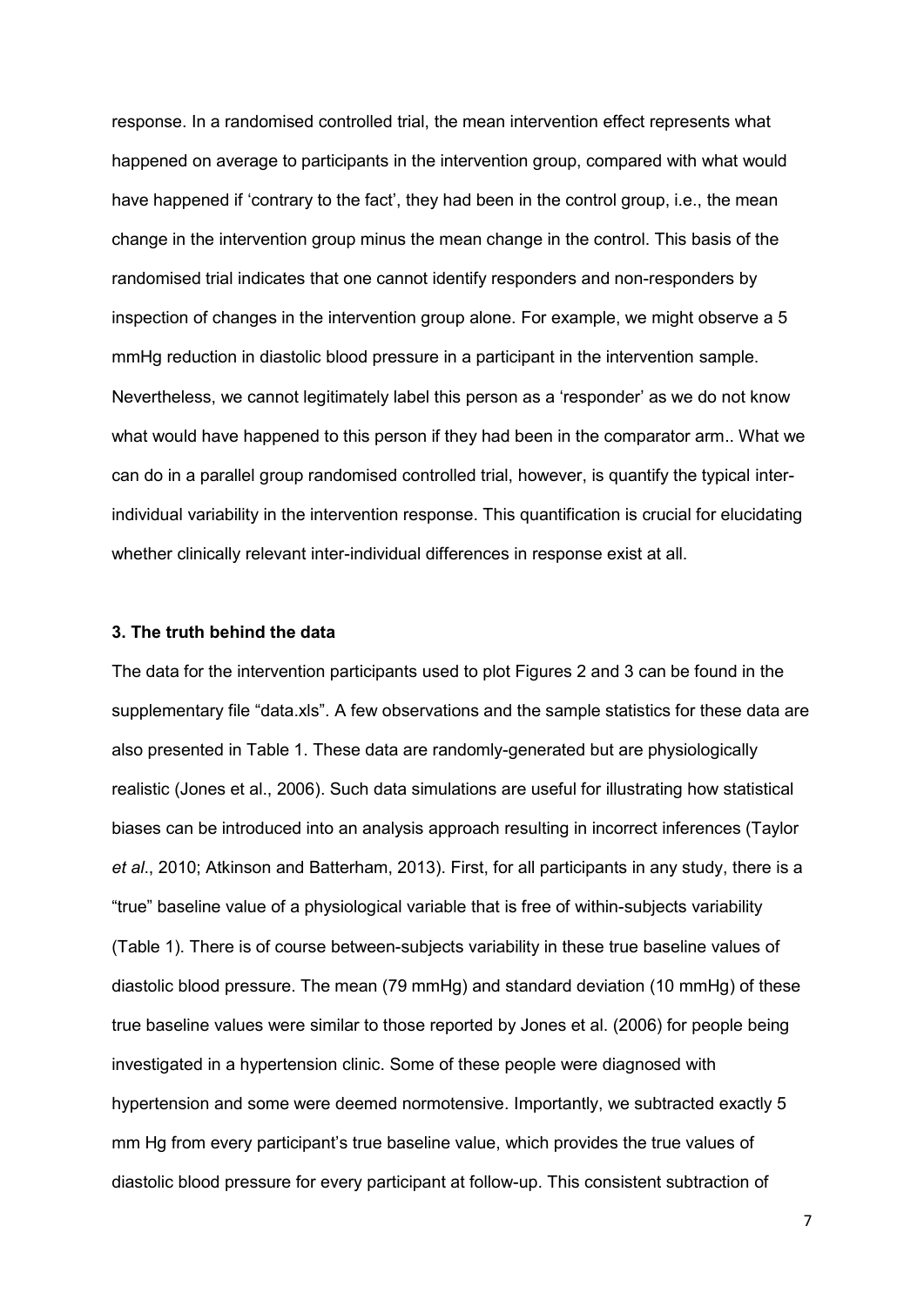exactly 5 mmHg from the true baseline data means that there are no individual differences at all in the true reduction in diastolic blood pressure from baseline to follow-up in the dataset. Unfortunately these hypothetical true values, like every physiological variable, are always subject to random within-subjects variation when measured in the real world. These random errors have two main components; the technical error from the measurement tool/protocol, and the random within-subjects biological variation (Box 1). This latter component of withinsubjects random variation is typically large, even if "gold standard" methods, with small short-term technical errors, are employed (Atkinson and Nevill, 1998). Random withinsubjects variation is especially large if there is considerable time, e.g., three to six months, between baseline and follow-up measurements. For example, even though body mass index can be measured very accurately by a trained person, correlations between repeated measurements of body mass index made months apart can be low, i.e., within-subjects random variation from biological, behavioural and environmental sources is relatively high (Bayer *et al*., 2011).

The next two spreadsheet columns in the data-file and Table 1 represent the random error component between true and observed baseline measurement, and between the true and observed follow-up measurement. Therefore, what actually varies between individuals is diastolic blood pressure at baseline and the degree of random within-subjects variation in both baseline and follow-up measurements, rather than any individual difference in the blood pressure response to the intervention. The random variation is simply added to the true values to obtain the measured values of baseline blood pressure, follow-up blood pressure and the change in blood pressure, and it is these data that are used to plot Figures 2 and 3. The within-subjects variation that has been simulated is actually relatively small in magnitude. For example, the correlation between baseline and follow-up measurements is a "high" value of 0.79, and the within-subject standard deviation (standard error of measurement or "typical error") between baseline and follow-up measurements is approximately 5 mmHg. If the variation between repeated observations over time during a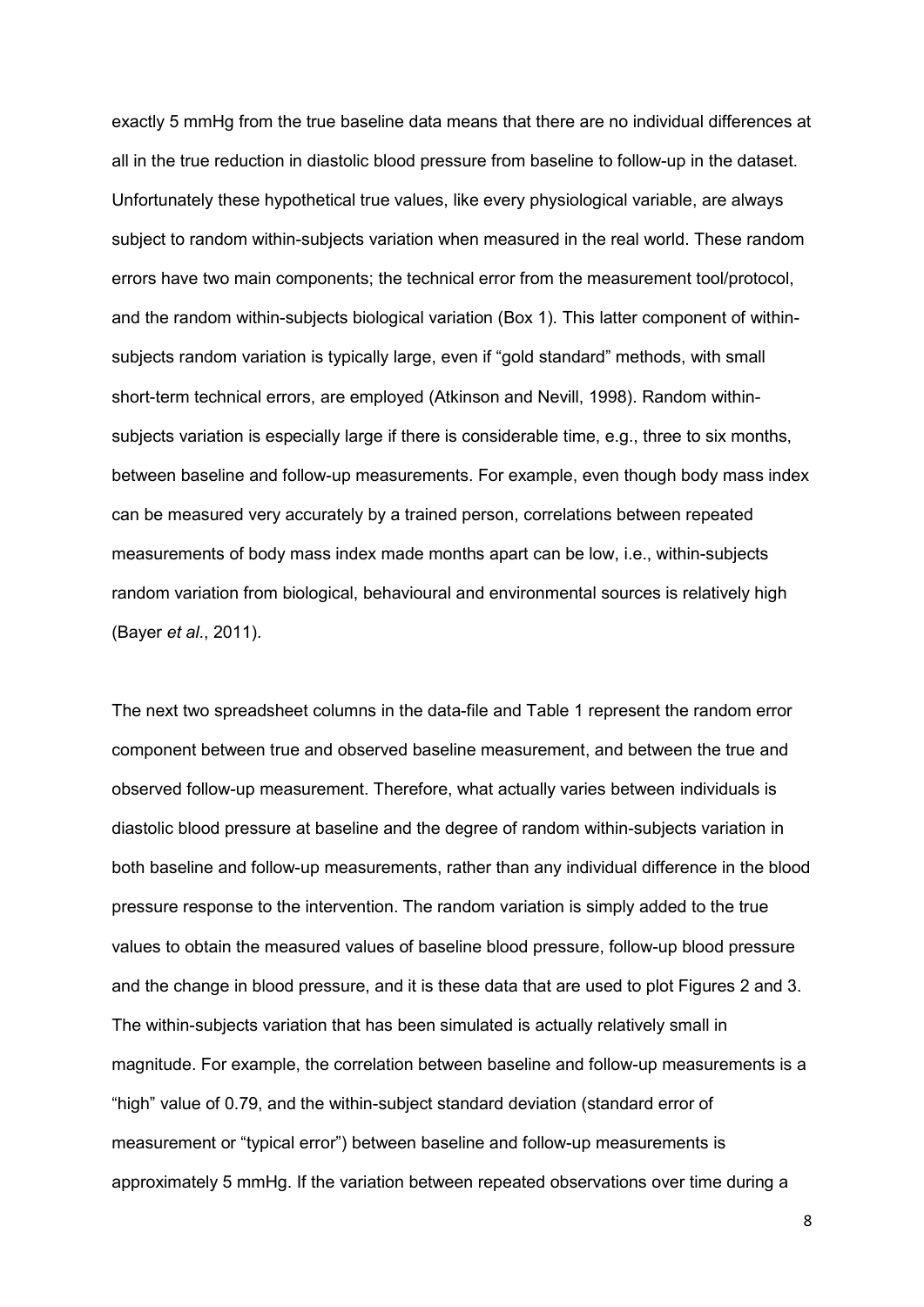study is large, which is the case for many physiological variables (Atkinson and Nevill, 1998; Bayer et al., 2011), then the apparent, yet false, individual difference in response would also be large.

Therefore, what lies beneath the apparent individual differences in blood pressure response is random within-subjects variation, as illustrated in the control arm histogram in Figure 1. But the complete explanation also involves the regression to the mean and mathematical coupling artefacts. The influence of these artefacts has been discussed in the context of blood pressure measurements by Taylor et al. (2010). If one study arm from a trial (e.g. the intervention sample) is selected and the difference between baseline and follow-up measurements is analysed, then regression to the mean can exert an influence (Taylor *et al*., 2010). The participants in the intervention arm, who had a relatively low or high observed blood pressure at baseline, will regress towards the mean value naturally because of withinsubjects variation. While it appears that a systematic difference in blood pressure response is there for certain individuals, this difference is an artefact of measurement error being present and the people initially at the extreme tails of the data distribution regressing to the mean at follow-up (Taylor *et al*., 2010). In our hypothetical example, the researcher has erred in thinking that there are individual differences in intervention response in the first place and erred in thinking that there are moderators of this individual difference in response; a wholly unsatisfactory situation in itself. This situation could be worse if the researcher undertakes follow-up studies on the responder and/or non-responder participants (as suggested by Buford et al., 2013) as this would be on the basis of observed yet false inter-individual differences in response.

## **4. Looking before leaping to explore individual responses**

Although the above quote from Bouchard *et al*. (2014) essentially assumes that considerable inter-individual differences in response exist, this assumption may or may not be true in any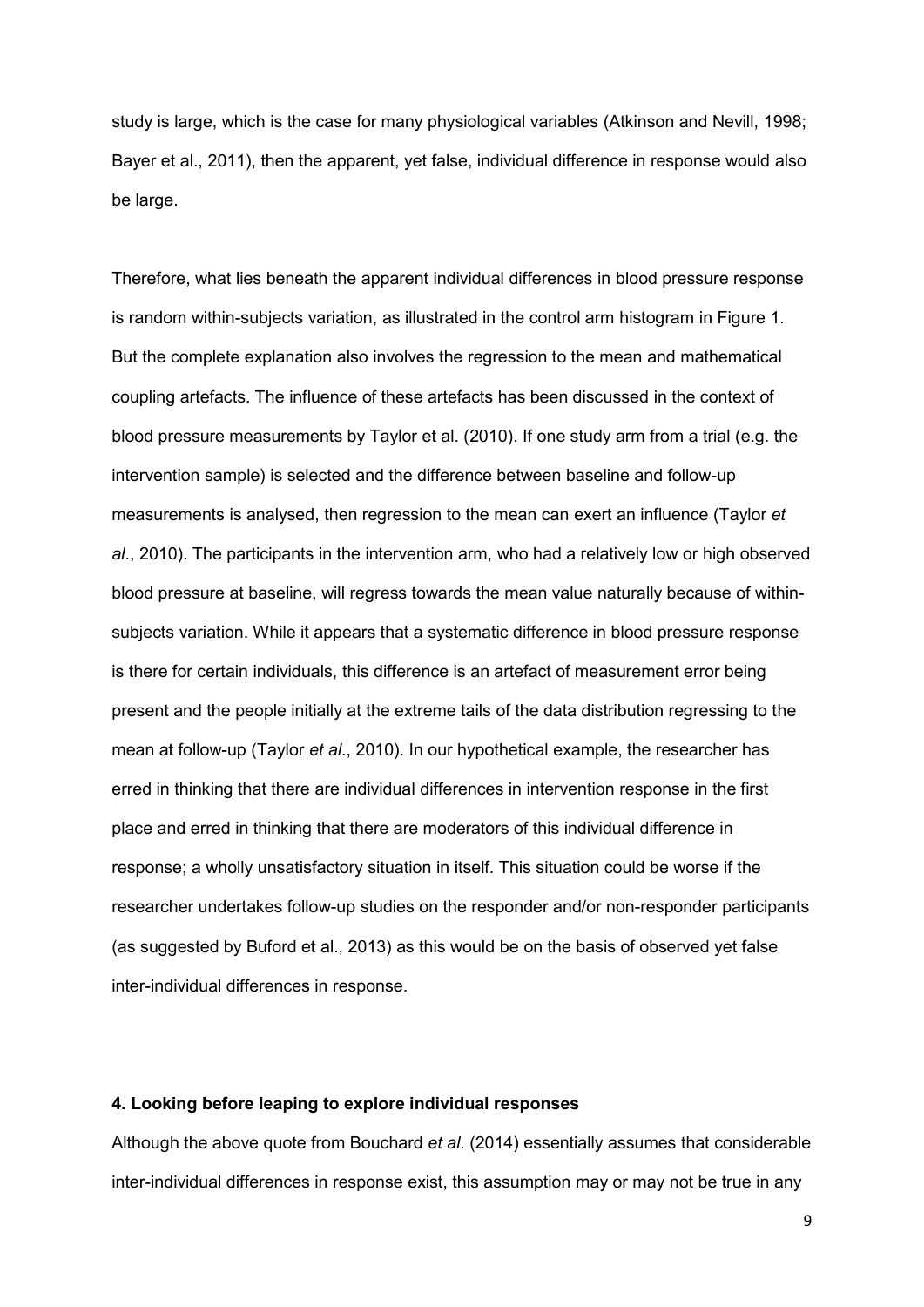particular study. It is imperative that the true individual differences in response, free from the influence of random within-subjects variability, are quantified first. Then this true individual difference in response can be appraised for its clinical importance. First, the size of the SD for individual responses and its uncertainty (confidence interval) may be interpreted in relation to the baseline between-subjects SD. The typical distribution-based thresholds for interpreting standardized mean changes (0.2, 0.6, 1.2, 2.0 and 4.0 SDs for small, moderate, large, very large and extremely large effects) (Hopkins et al., 2009) need to be halved (0.1, 0.3, 0.6, 1.0 and 2.0) for interpreting the magnitude of standardized standard deviations (Smith and Hopkins, 2011) , including those representing individual responses (Hopkins et al., 2015). Second, we also advocate assessing the size of the SD for individual responses relative to the mean intervention effect. The SD for individual responses represents the typical variability around the mean intervention effect for a participant in the intervention group (vs. control). Therefore the typical overall effect of an intervention on an individual may be summarised as ranging from the mean effect - SD for individual responses to the mean effect +SD for individual responses. For example, if the mean effect of an intervention (vs. control) was a reduction in diastolic blood pressure of 5 mmHg, with an SD for individual responses of 10 mmHg, then the effect of the intervention on a randomly drawn individual from the intervention group in this sample would range typically  $(\pm 1 \text{ SD})$  from a reduction of 15 mmHg to an increase of 5 mmHg. Assuming a minimum clinically important difference of 5 mmHg, the typical effect of this intervention for the individuals ranges from moderate-large benefit to borderline harm. Such a finding would indicate substantial individual responses to treatment, with some individuals benefiting, some getting worse, and others for whom the treatment was ineffective. Importantly, only if the true individual response is clinically important is it logical to go on to explore individual moderators or mediators of the treatment effect that might explain the observed individual response.

Researchers have rarely followed the above logical framework when investigating individual response to interventions, even though the importance of random within-subjects variability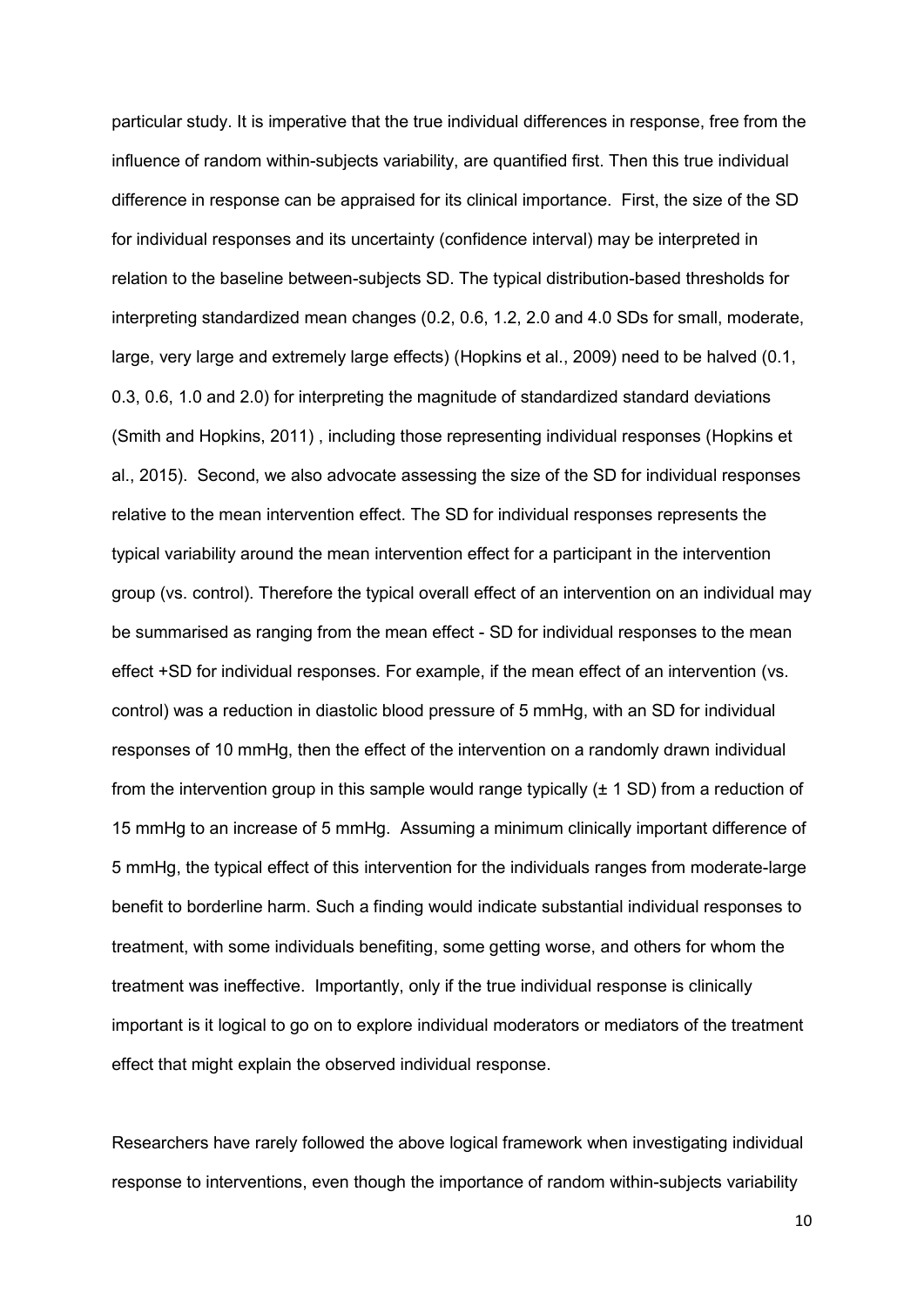is clearly demonstrated in several past studies. For example, Church *et al*. (2009) presented plots similar to that of our Figure 2. These plots are reproduced with permission in Figure 4. It can be seen that there are apparent individual differences in the change in body mass over a 6-month follow-up period in all three exercise intervention samples. But there is also clear individual variation in the change of body mass in the non-exercising control sample (top left plot). This individual difference is present, even though body mass is a relatively simply variable to measure precisely. As presented in Box 1 and discussed above, the influence of random within-subjects variability is inevitable, especially over follow-up periods as long as 3-6 months, and irrespective of the magnitude of random technical errors associated with the measurement method itself.

In view of the logical framework described above, we will concentrate on how true individual differences in response can be quantified robustly. Approaches are available to explore moderators of individual response in a single intervention arm study while adjusting for confounders such as the regression to the mean demonstrated in Figure 3 (Taylor *et al*., 2010). Nevertheless, in keeping with the above logical framework, such analyses should be undertaken *only* if it is already known that the true individual difference in response is clinically important in the first place. Because a comparator arm/prior relevant repeatability study is necessary to derive this knowledge, analysing data solely from the intervention arm can be misleading. Unfortunately, such an approach is common, even in the most recently published studies (Currie et al., 2014; Green et al., 2014; Loenneke et al., 2014).

#### **5. Quantifying the true magnitude of individual response**

The standard deviation describes the "typical" individual variation between participants measured at the same point in time or "within participants", i.e. repeated measurements made over time. For example, the standard deviation of the changes in blood pressure observed in the intervention arm of our hypothetical study is 7.4 mmHg. This standard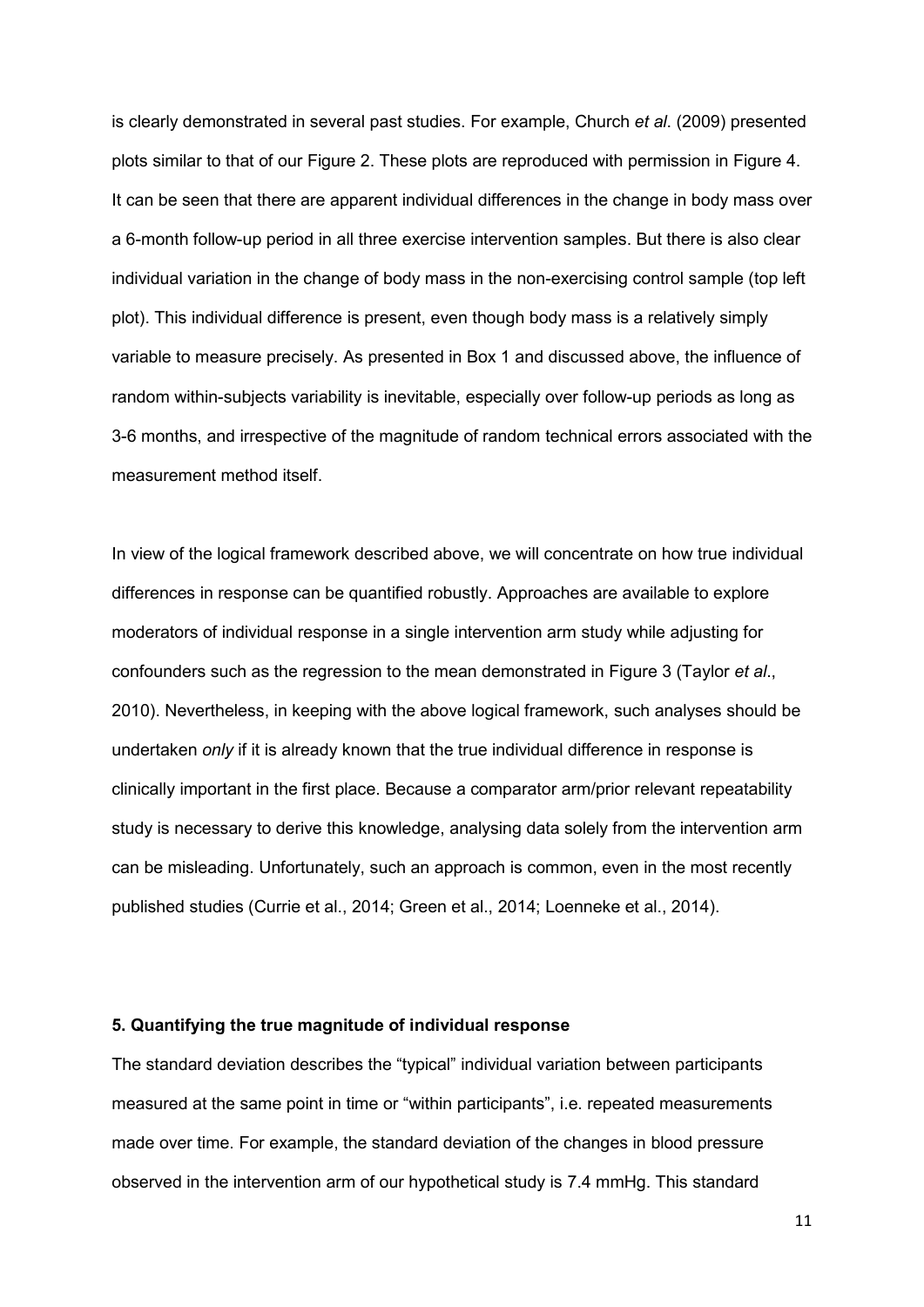deviation indicates that the blood pressure of approximately 67% of the intervention sample changed between  $5.3 \pm 7.4$  mmHg, the mean reduction in blood pressure being 5.3 mmHg in the intervention arm. The blood pressure of the vast majority (95%) of the participants changed between  $5.3 \pm 1.96$  standard deviations. So the blood pressure of almost all the participants changed by a value within a range bounded by a reduction of 19.8 mmHg to an increase of 9.2 mmHg. A 95% CI can also be calculated for this standard deviation (Zar, 1999) which, for the sample size of 1000 participants in the intervention arm, is a reassuringly precise 7.1 to 7.7 mmHg.

Nevertheless, the standard deviation of changes in the intervention arm is not an estimate of the standard deviation in true response *per se*, because it includes the components of within-subjects variation and measurement error, which are also present in the control arm of the study (Figure 1). Because the true magnitude of response in our data simulation is 5 mmHg for all individuals in our dataset, the standard deviation for the true inter-individual variation in response should in fact be zero. What is required is parallel information from the comparator arm of the randomised controlled trial. If the study does not have a comparator arm - unusual as this study design would be - then the standard deviation of test-retest change derived from a prior investigation into the reliability of the study outcome may be helpful. Such a reliability study should involve participants drawn from the same population, and match the same timescale between baseline and follow-up measurements as the particular intervention study of interest (Atkinson and Nevill, 1998). We note that the reliability of many outcomes selected in health intervention studies can be poor, even with gold standard measurement devices because random within-participant variation is often larger than device measurement errors (Atkinson and Nevill, 1998). If test-retest reliability is poor, then the standard deviation of the change scores in any intervention arm would need to be relatively large in order to indicate clinically-relevant inter-individual differences in response *per se*.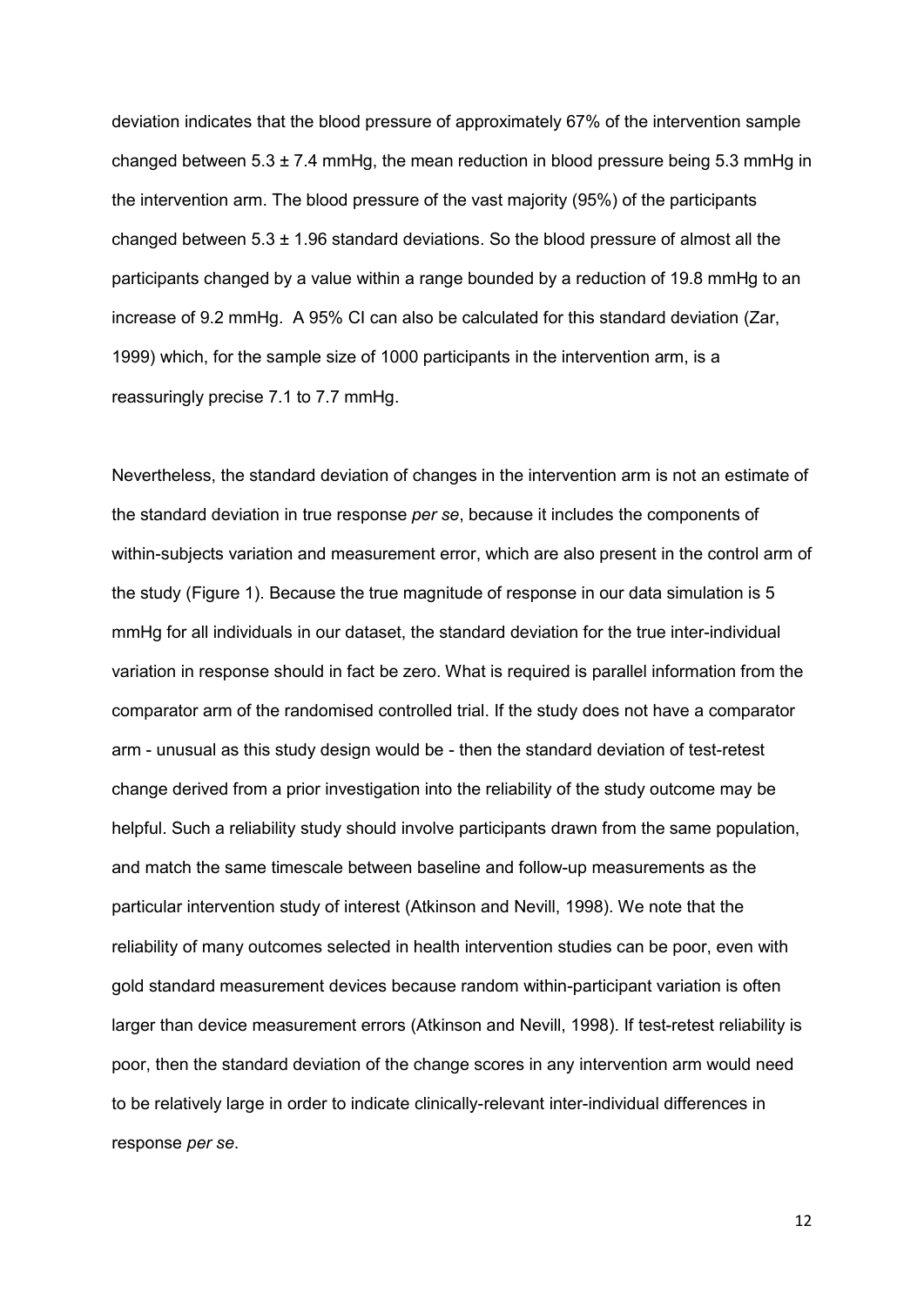For quantifying the typical inter-individual difference in response, the appropriate approach involves calculating the difference in standard deviations of the changes between intervention and control arms (Hopkins *et al*., 2009). This SD represents the typical true inter-individual variation in response, adjusted for the influence of random biological variation and measurement error (removal of "noise"), and can be calculated from:

$$
SD_R = \sqrt{SD_I^2 - SD_C^2}
$$

Where  $SD<sub>R</sub>$  is the standard deviation of the true individual response to the intervention and  $SD<sub>l</sub>$  and  $SD<sub>C</sub>$  are the standard deviations of the pre/post change scores for the intervention and comparator arms of the study, respectively. For example, we already know that the SD of the changes is 7.4 mmHg in the intervention sample. Nevertheless, the SD of changes is also 7.4 mmHg in the control arm of our simulated dataset. Therefore, the SD of the true individual responses to the intervention is actually zero, which is exactly what was simulated in the dataset. Despite what appears to be a striking amount of individual variation in response when the data from the intervention arm is considered in isolation (a common tactic amongst researchers), the true individual variation in response is actually zero in our dataset.

The standard deviations of the change scores in each sample can be derived by running an independent t-test with group (intervention/comparator) as the independent variable and the change scores as the outcome. This approach is commonly used anyway to compare the mean difference in change between intervention and comparator arms. Nevertheless, an approach involving analysis of covariance (ANCOVA), adjusting for any chance imbalance between trial arms at baseline, is known to be superior to an independent t-test on change scores (Vickers and Altman, 2001; Senn, 1994). Therefore, a method is required to derive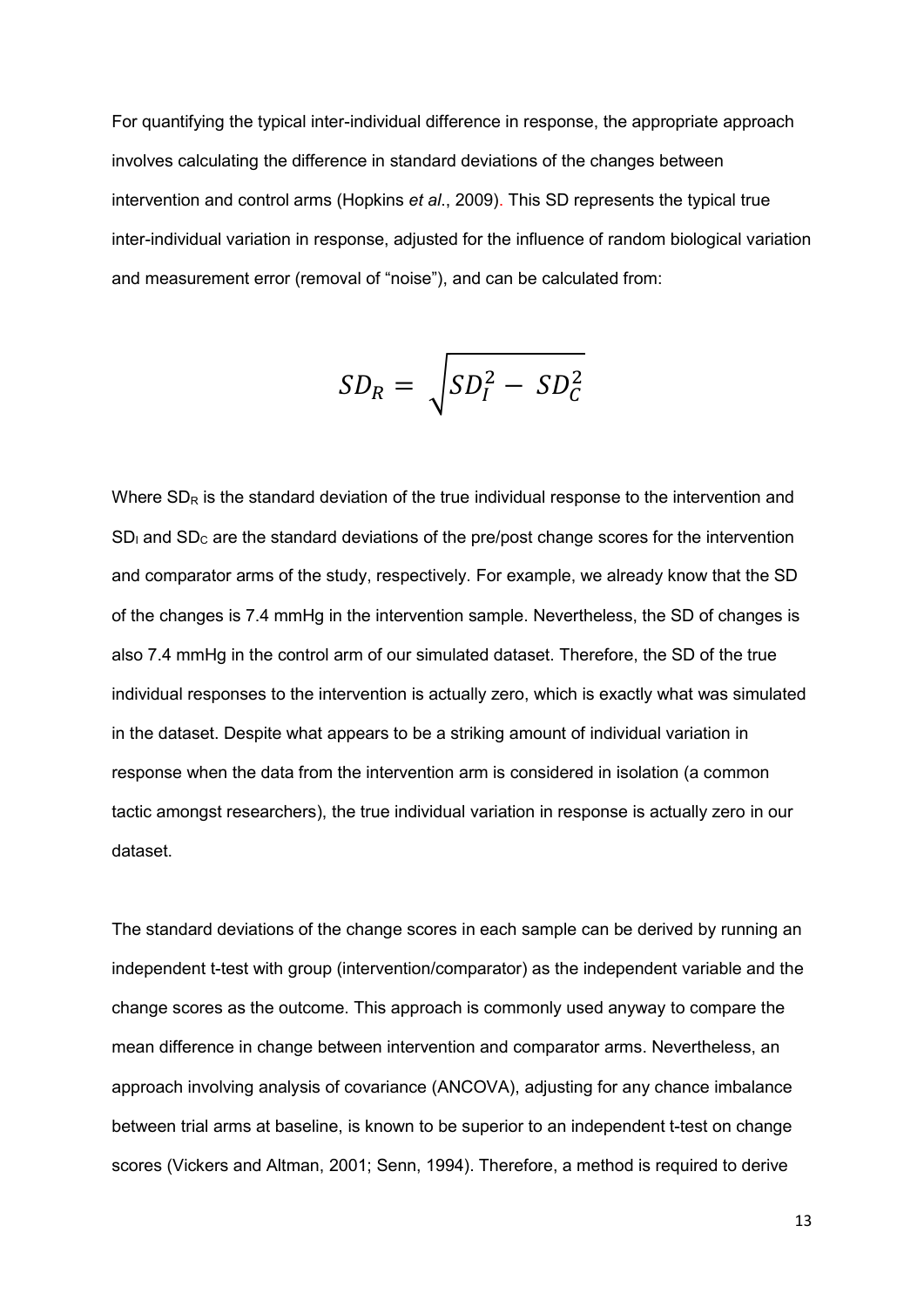the SD for individual responses from the adjusted change scores in each group. This method involves a linear mixed model with study arm (intervention/comparator) entered as a fixed effect, and a binary coded additional "dummy" covariate entered as a random effect (slope), with the baseline value of the outcome also entered as a covariate. The dummy variable allows for extra variance in the change scores in one group vs the other. The standard deviation of true individual response, and its confidence interval, is then derived from the parameter estimate and tests of covariance parameters for the random effect from this model. The advantage of this mixed model approach is that it allows for additional covariates, e.g. sex or age, to be considered. If the individual difference in true response is potentially clinically important, then putative moderators or mediators of the intervention effect can then be examined by including them in the model. For example, assessing the extent to which the effect of the intervention depended on the baseline value of the outcome (a potential moderator) requires the inclusion of a baseline × group interaction term in the model. This method contrasts with the naive correlation of baseline and change scores in the intervention group alone described in the scenario on Section 1. If any moderator or mediator variables partially account for the observed heterogeneity in response to the intervention, then the standard deviation for individual responses will be substantially attenuated. Crucially, the approach to analysing individual differences in response outlined in this section includes the data from the comparator sample. This approach has also been described recently by Hopkins (2015) who commented on another relevant paper by Hecksteden et al. (2015). A statistician is best consulted to apply the above modelling methods.

#### **6. A re-analysis of past data**

It can be seen in Figure 4 that individual differences in the measured change in body mass are present in all four study arms, even for the control sample studied by Church et al. (2009). In a Figure, these authors also reported the mean and 95% confidence intervals for the observed change in body mass for each of the four study samples. These data can be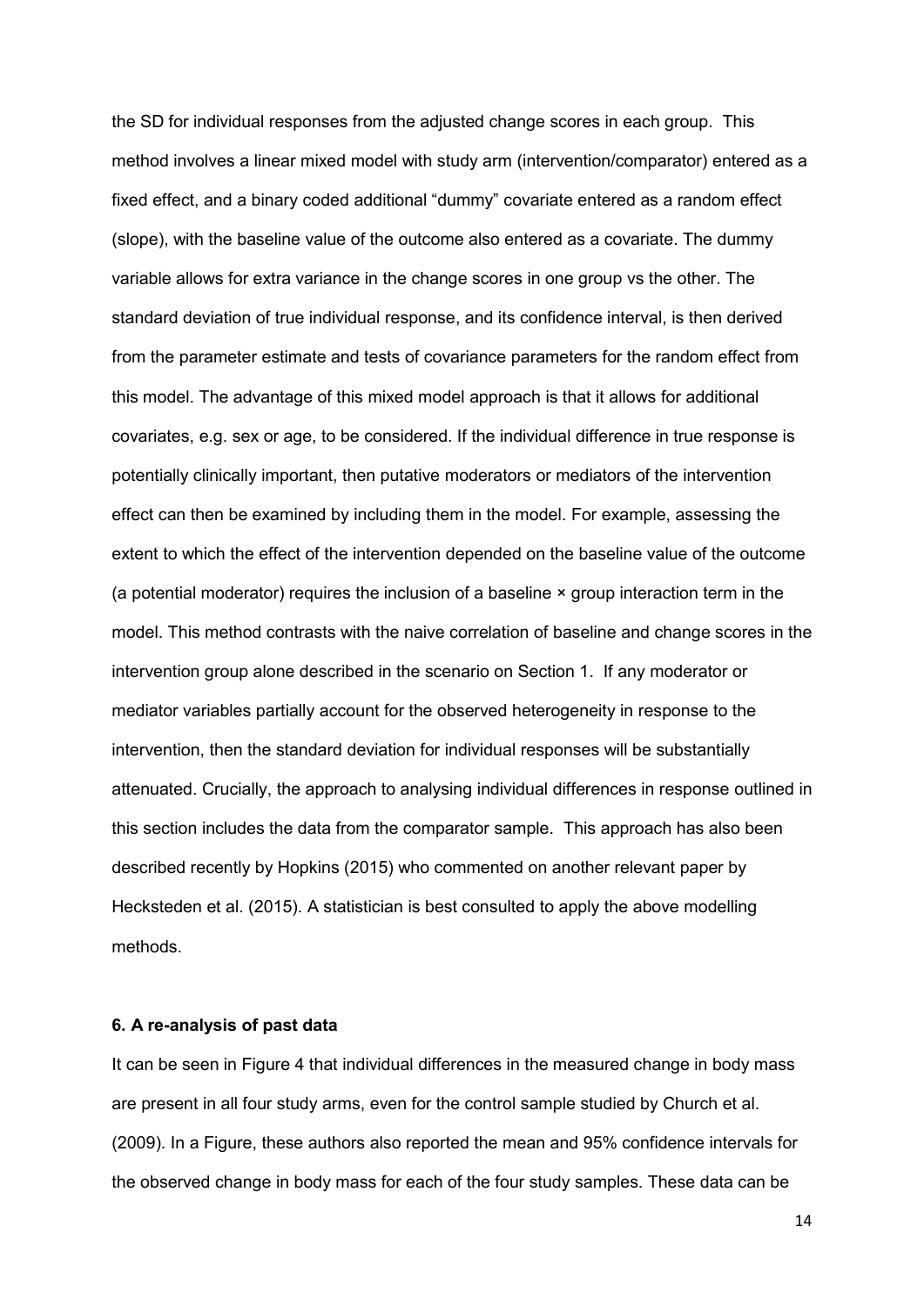extracted using the Digitizelt software (Koln, Germany) in order to derive the standard deviation of changes in each sample, which can then be compared. Any Figure from a published paper can be uploaded into the Digitizelt software, which allows enlargement of the Figure for subsequent precise extraction of the minima and maxima on the x and y axes. Following this axis calibration, the raw values of each data point can be marked and extracted in digital formal for subsequent analysis. Once the raw values of the 95% confidence limits were extracted, they were converted to a standard error using published equations based on the t distribution (Higgins and Green, 2006). Standard errors can then be converted into standard deviations via multiplying by the square root of sample size. We extracted these data and estimated that the standard deviation of body mass change was 3.3 kg in all four samples, including the control sample. These similar standard deviations are in agreement with the similar degree of individual differences in changes that can be clearly seen in Figure 4. The 95% confidence interval for the SD for true individual responses is approximately -2 to +2 kg for all three interventions. The between-subjects SD for all participants at baseline in the Church et al. study was 11.9 kg. Hence, the true population individual responses could range from being slightly higher in the control sample to being slightly higher in the intervention samples (approximately 2/11.9 = 0.17 SDs). Therefore, we conclude that the observed individual difference in the response to all three of the exercise interventions studied by Church et al. (2009) is practically zero, with true intervention responses that could be negative, trivial, or at most small (given the magnitude of confidence interval for the standard deviation). This conclusion is arrived at because the standard deviation of change in the exercise intervention samples is inseparable from the within-subject variation per se that has been quantified with the standard deviation of change in the control sample data. Any follow-up analysis to explore potential moderators of intervention effect to account for the individual differences in response is, therefore, unwarranted. Any follow-up studies on the same participants are also unnecessary and potentially unethical if there are no true individual differences in response to explain in the first place.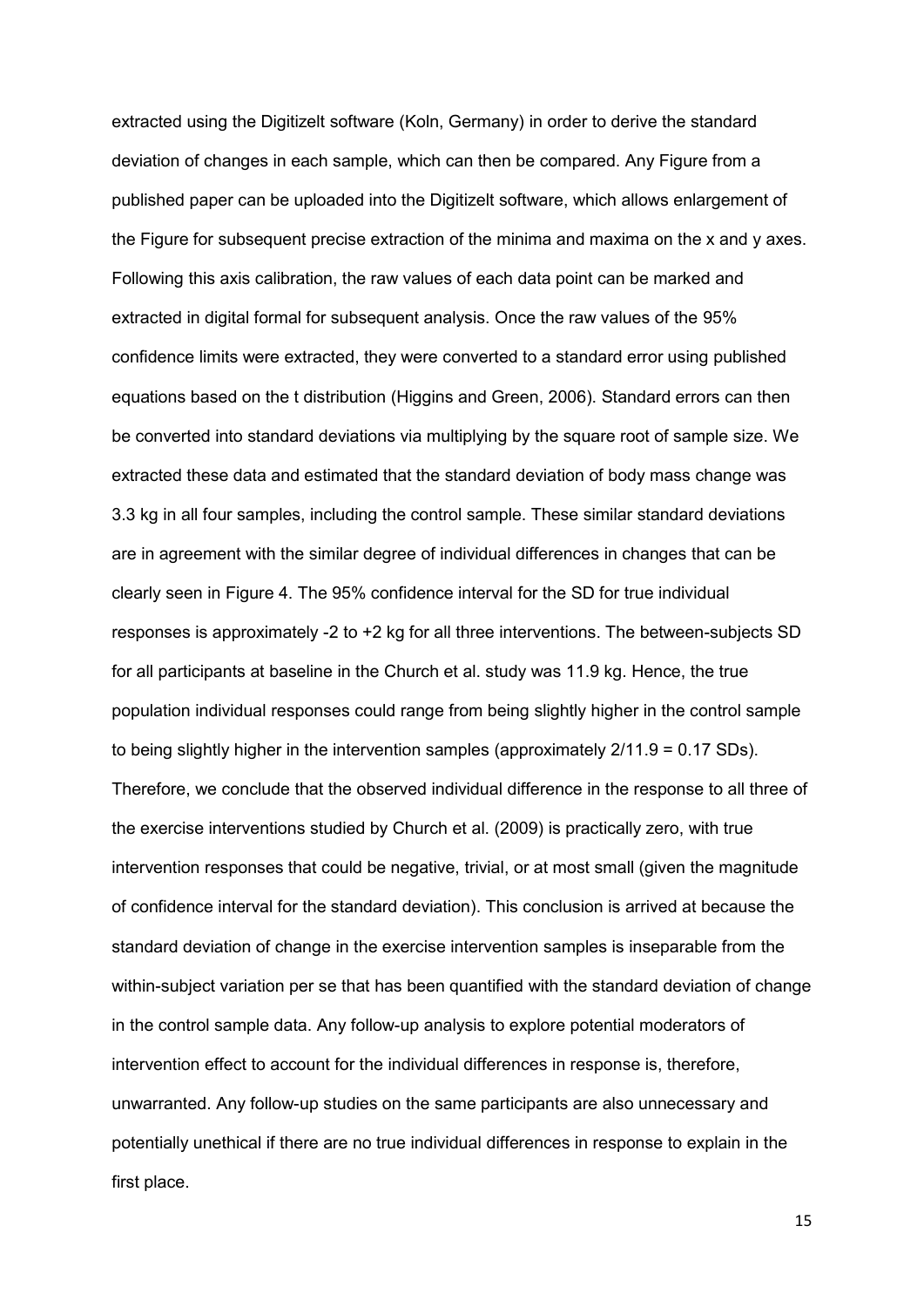## **7. Discussion**

If the standard deviation of the changes in the intervention group is not substantially larger than that in the control arm, then it can be said that there is negligible inter-individual variability in the response to the intervention. Most of the apparent variability in the pre-topost change would actually be attributable to random within-subjects variation and measurement error ("noise"). The magnitude of the standard deviation of true individual responses should be appraised in terms of clinical importance and not statistical significance. For example, a standard deviation of, say, 2 mmHg, might still be clinically unimportant inter-individual variation, if the sample mean response happens to be a reduction of 10 mmHg. Conversely, if the standard deviation is 7 mmHg, then the true response for some individuals is clearly so different from the mean response of 10 mmHg as to be clinically important and worth following up with analyses attempting to explain the individual responses. As in many situations, statistics are most useful for informing decisions about clinical/practical significance (Atkinson et al., 2008; Hopkins et al., 2009).

In some circumstances the variance in individual responses, and/or its confidence limits, can be negative. This finding would imply greater variability in response in the control group versus the intervention group. This phenomenon may be due to the inherent imprecision in the estimation of individual responses with inadequate sample sizes and large amount of noise, and/or caused by the intervention 'homogenising' values for the outcome variable thus reducing the SD of the changes relative to the control group. In our experience, the latter is common, for example, in intervention studies involving blood test outcomes (e.g. lipids and inflammatory markers). Nevertheless, it is unlikely that this difference in standard deviations would be clinically relevant. In this situation, the conclusion would again be reached that there are no substantial individual differences in the true intervention response. Clearly, precise estimation of the SD for individual responses requires relatively large sample sizes and/ or multiple measures of the outcome before and after the intervention to overcome large within-subject variability in the changes.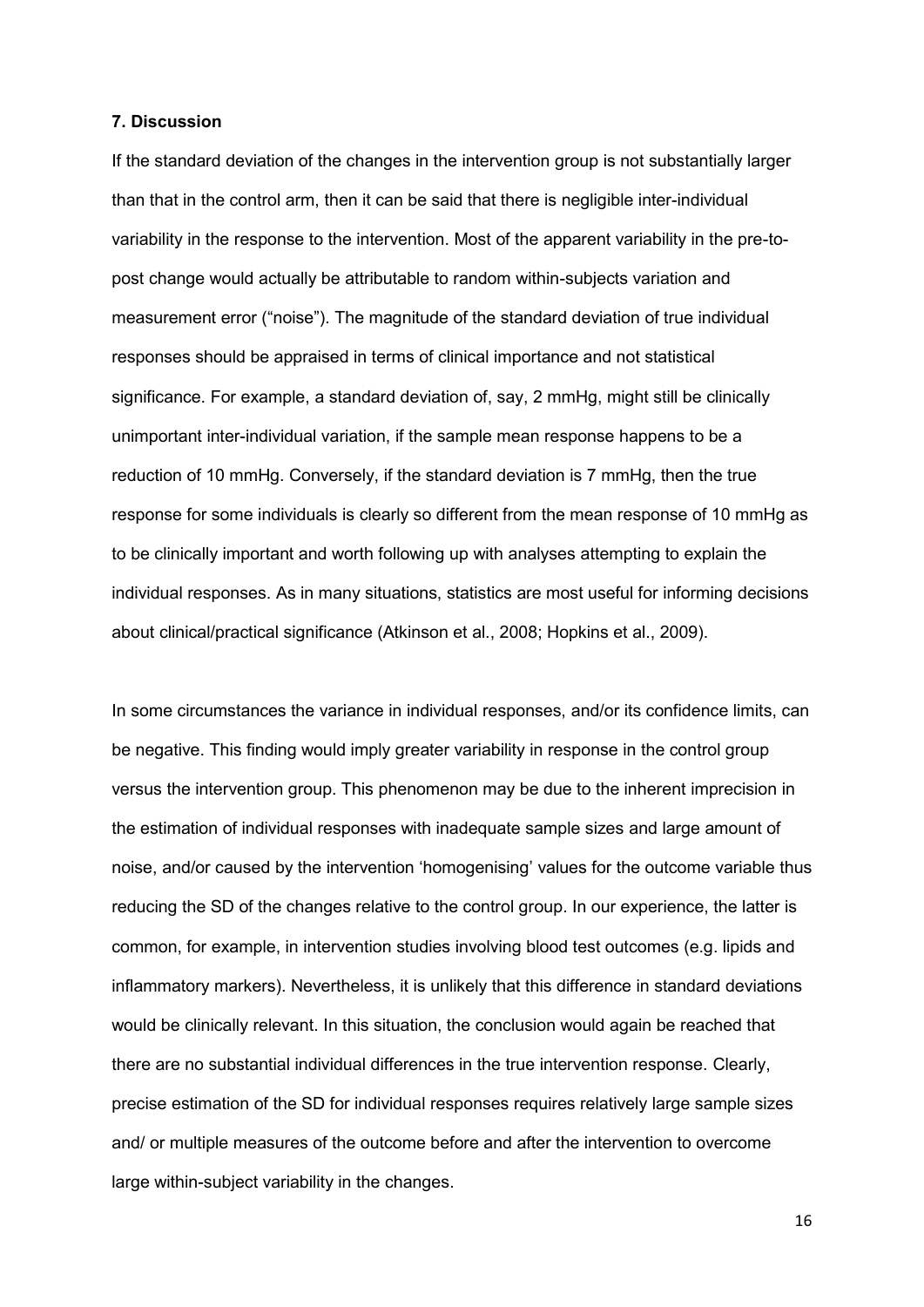In addition to deriving the standard deviation for individual responses, it is possible to quantify the probability of any individual participant being a responder (change > the minimum clinically important difference). The uncertainty in each person's change score may be expressed as a confidence interval using the standard deviation of the change scores in the control group multiplied by the appropriate value from the t distribution. The probability that any given individual in the intervention group is a true responder (free from measurement error) can then be derived using reference Bayesian methods. A caveat here is that for many outcomes the uncertainty in an individual's response is greater than the minimum clinically important difference. Hopkins (2015) elaborates on this issue.

The inclusion of data from the comparator arm of the study is of paramount importance. An intervention study design which does not have a comparator arm would be assigned a very low quality score or, more likely, excluded from any subsequent systematic review/ metaanalysis. Consequently, such single arm studies are now rare, but there are still systematic reviews of these studies in which attempts are made to quantify individual response and explore response moderators (Currie *et al*., 2014; Green *et al*., 2014; Loenneke *et al*., 2014). The analysis of individual responses solely in the intervention arm of a study even though the trial has a comparator arm is wasteful and potentially misleading. Unfortunately, there have been recently-published research design frameworks for investigating individual differences in response that are flawed because information from study design comparator arms is not included. For example, Buford et al. (2013) presented a conceptual study design framework for evaluating heterogeneity in responsiveness to exercise and identifying potential alternative interventions for individuals perceived to be of "low sensitivity". No comparator samples were present in this suggested framework. Sequential design steps and subgroup analyses were suggested by Buford et al. (2013) solely from the magnitude of observed change in the intervention samples. This oversight raises the possibility that participants from one study are being selected for further in-depth study merely on the basis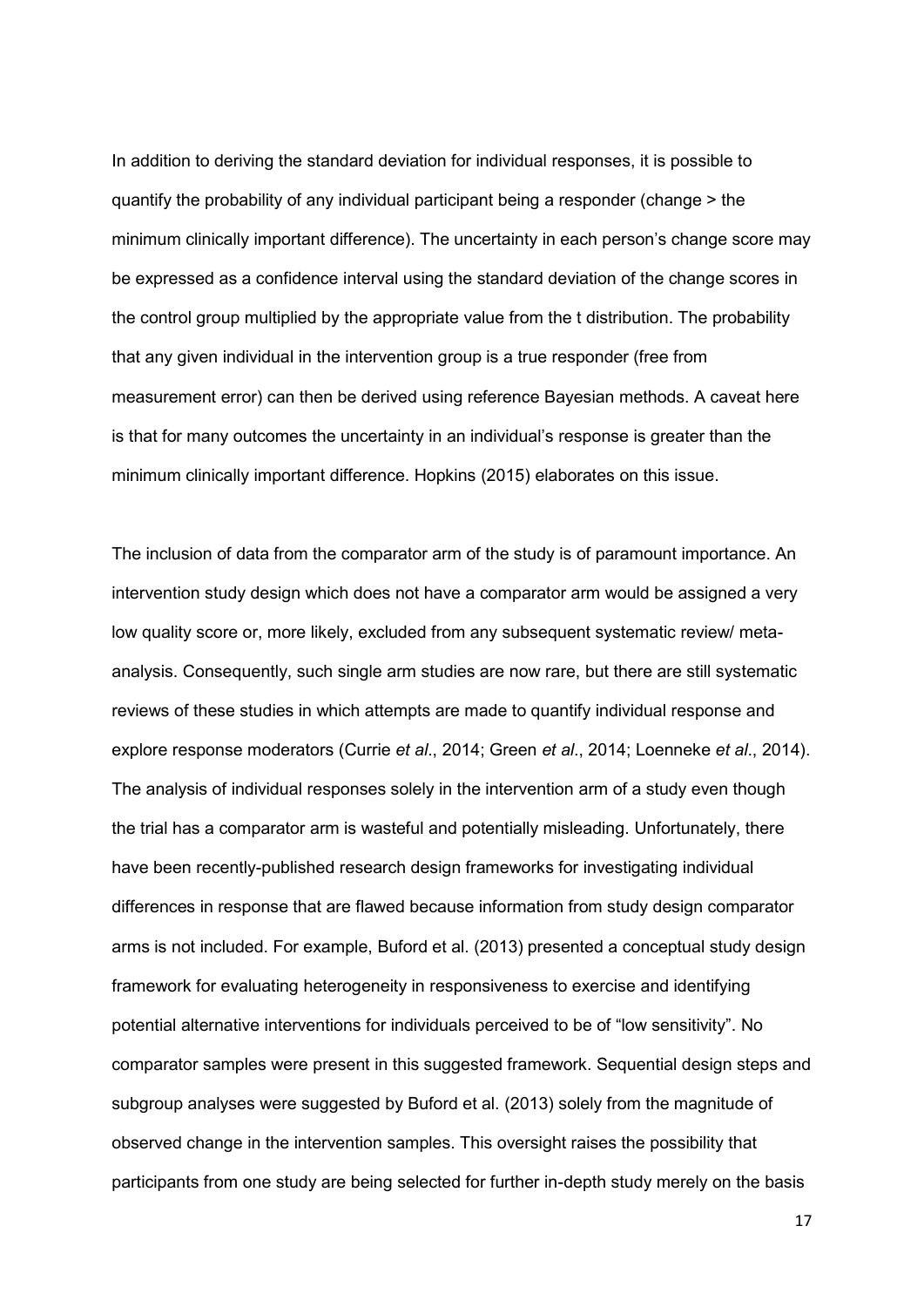of their personal amount of within-subjects variability rather than their true intervention response magnitude. Such further study on selected participants may be wasteful and unethical if it is not reasonably certain at the outset whether the individual difference in true intervention response is actually clinically important.

In this contribution we have focused on the parallel-group randomised controlled trial design. We have not discussed the robust quantification of individual differences in response to interventions in crossover studies, though essentially the same principles apply. We are unconcerned here with crossover designs, as our focus is on chronic, relatively permanent, adaptations to health or physiology, rather than on acute effects of short-term interventions that wash out easily and fully. For the latter scenario, Senn et al. (2011) and Hecksteden et al. (2015) present one approach to the problem of quantifying individual response in crossover studies.

In conclusion, personalised medicine is a potentially important topic for researching health interventions. Nevertheless, it is crucial to know whether the true individual difference in response is clinically important before any attempts are made to identify "non-responders" and explore reasons for their nonresponse. The first step in this logical framework (Figure 5) must involve parallel information from a suitable comparator sample. The further identification and exploration stages must also involve the comparator sample. This framework is based on the contemporary wisdom of *looking* at the data in *both* study arms before *leaping* into conclusions that individual differences in response are important enough for further study. Without looking first, there is a danger that personalised medicine is based on a leap of faith rather than reliable evidence derived from sound study designs and appropriate statistical analysis.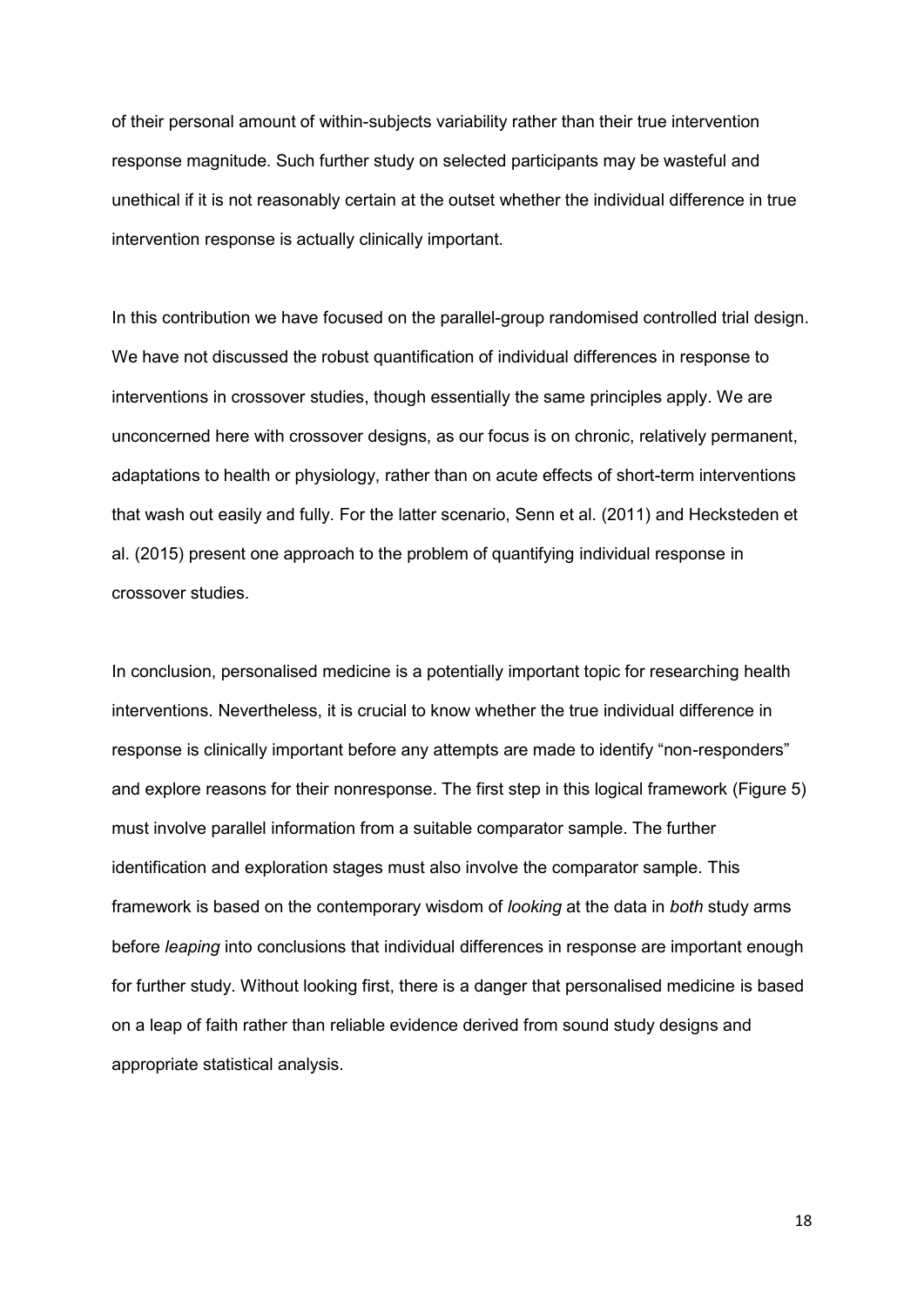#### **References**

- Atkinson G (2014). Individual differences in the exercise-mediated blood pressure response: regression to the mean in disguise? *Clin Physiol Funct Imaging, DOI: 10.1111/cpf.12211*
- Atkinson G & Batterham AM (2013). The percentage flow-mediated dilation index: a largesample investigation of its appropriateness, potential for bias and causal nexus in vascular medicine. *Vasc Med* **18**, 354-365.
- Atkinson, G., Batterham, A., & Drust, B. (2008). Is it time for sports performance researchers to adopt a clinical-type research framework? *Int J Sports Med* **29**, 703-705.
- Atkinson G & Nevill, AM (1998). Statistical methods for assessing measurement error (reliability) in variables relevant to sports medicine. *Sports Med* **26**, 217-238.
- Atkinson G &Taylor C (2011). Normalization effect of sports training on blood pressure in hypertensive individuals: Regression to the mean? *J Sports Sci* **29**, 643-644.
- Atkinson G, Taylor CE & Jones H (2010). Inter-individual variability in the improvement of physiological risk factors for disease: Gene polymorphisms or simply regression to the mean? *J Physiol* **588**, 1023-1024.
- Atkinson G, Waterhouse J, Reilly T & Edwards B (2001). How to show that unicorn milk is a chronobiotic: The regression-to-the-mean statistical artefact. *Chronobiol Int* **18**, 1041- 1053.
- Batterham AM & Atkinson G (2005). How big does my sample need to be? A primer on the murky world of sample size estimation. *Phys Ther Sport* **6**, 153-163.
- Bayer O, Kruger H, von Kries R, Toschke AM. (2011). Factors associated with tracking of BMI: a meta-regression analysis on BMI tracking. *Obesity* **19**:1069-76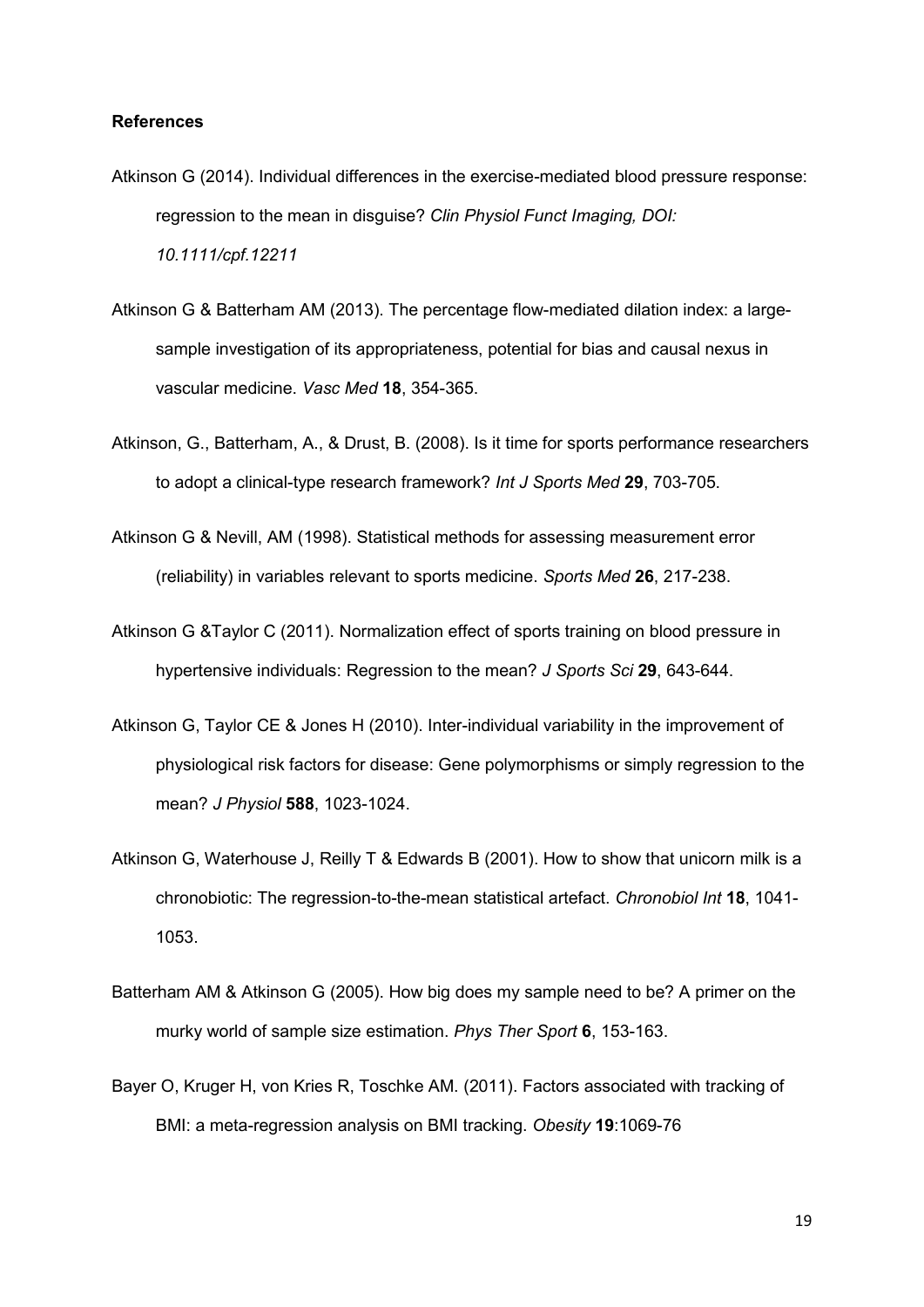- Bouchard CA, Antunes-Correa LMM, Ashley EA, Franklin N, Hwang P.M, Mattsson CM, Negrao CE, Phillips SA, Sarzynski MA, Wang P.-Y, Wheeler MT (2014). Personalized preventive medicine: Genetics and the response to regular exercise in preventive interventions. *Prog Cardiovasc Dis*, DOI: 10.1016/j.pcad.2014.08.005
- Buford TW, Roberts MD & Church TS (2013). Toward exercise as personalized medicine. *Sports Med* **43**,157–165.
- Caudwell P, Gibbons C, Hopkins M, King, N, Finlayson G and Blundell J (2012). No sex difference in body fat in response to supervised and measured exercise. *Med Sci Sport Ex* **45**, 351-358.
- Church TS, Martin CK, Thompson AM, Earnest CP, Mikus CR, et al. (2009) Changes in weight, waist circumference and compensatory responses with different doses of exercise among sedentary, overweight postmenopausal women. *PLoS ONE* **4**, e4515. doi:10.1371/journal.pone.0004515
- Currie KD, McKelvie RS & MacDonald RJ (2014). Brachial Artery Endothelial Responses during Early Recovery from an Exercise Bout in Patients with Coronary Artery Disease. *BioMed Res Int*, http://dx.doi.org/10.1155/2014/591918
- Green DJ, Eijsvogels T, Bouts YM, Maiorana AJ, Naylor LH, Scholten RR, Spaanderman MEA, Pugh CJ, Sprung VS, Schreuder T, Jones H, Cable T, Hopman MTE, Thijssen, DHJ (2014). Exercise training and artery function in humans: Nonresponse and its relationship to cardiovascular risk factors. *J Appl Physiol* **117**, 345-352
- Hecksteden A, Kraushaar J, Scharhag-Rosenberger F, Theisen D, Senn S, Meyer T. (2015) Individual response to exercise training - a statistical perspective. *J Appl Physiol*, DOI: 10.1152/japplphysiol.00714.2014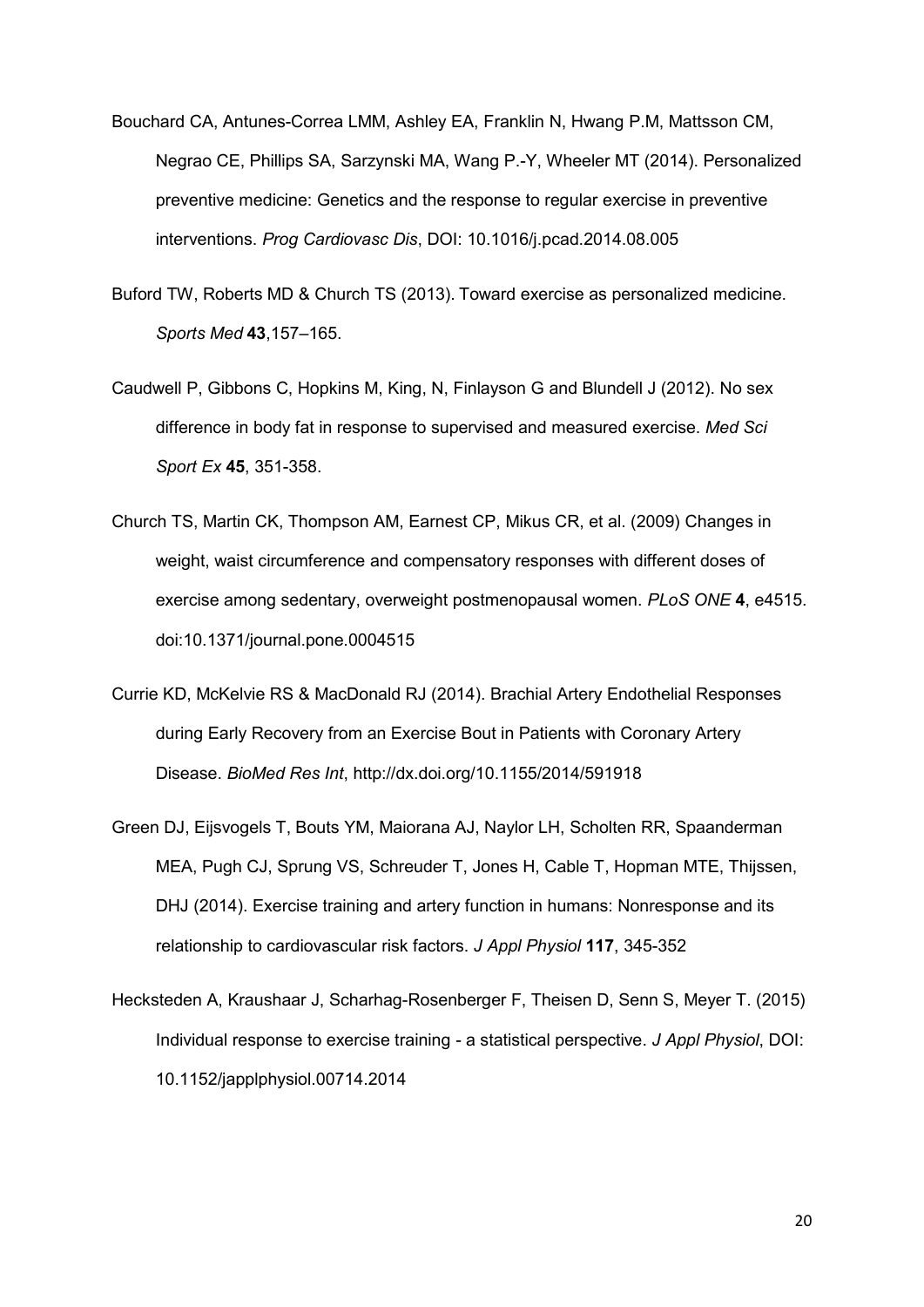- Higgins JPT, Green S, editors. (2006). Cochrane Handbook for Systematic Reviews of Interventions. In: The Cochrane Library, Issue 4, Chichester, UK: John Wiley & Sons, Ltd.
- Hopkins WG (2015). Individual responses made easy. *J Appl Physiol*, DOI: 10.1152/japplphysiol.00098.2015
- Hopkins WG, Marshall SW, Batterham AM et al. (2009). Progressive statistics for studies in sports medicine and exercise science. *Med Sci Sports Exerc* **41**, 3-13
- Jones, H., Atkinson, G., Leary, A., George, K., Murphy, M., & Waterhouse, J. (2006). Reactivity of ambulatory blood pressure to physical activity varies with time of day.. *Hypertension*, 47(4), 778-784.
- Loenneke JP, Fahs CA, Abe T, Rossow LM, Ozaki H, Pujol TJ, Bemben MG. (2014) Hypertension risk: exercise is medicine\* for most but not all. *Clin Physiol Funct Imaging* **34**, 77–81
- Mann TN, Lamberts RP & Lamberts MI (2014). High Responders and Low Responders: Factors Associated with Individual Variation in Response to Standardized Training. *Sports Med* **44**, 1113–1124.
- McCarthy M (2015) Obama seeks \$213m to fund "precision medicine". *Brit Med J* **350**: h587 doi: 10.1136/bmj.h587
- Pearson K (1897) On a form of spurious correlation which may arise when indiced are used in the measurement of organs. *Proc Roy Soc London Ser*, **60**: 489-498.
- Rosen L, Manor O, Engelhard D, Zucker D (2006) In defence of the randomized controlled trial for health promotion research. *Am J Public Health* **96**, 1181–1186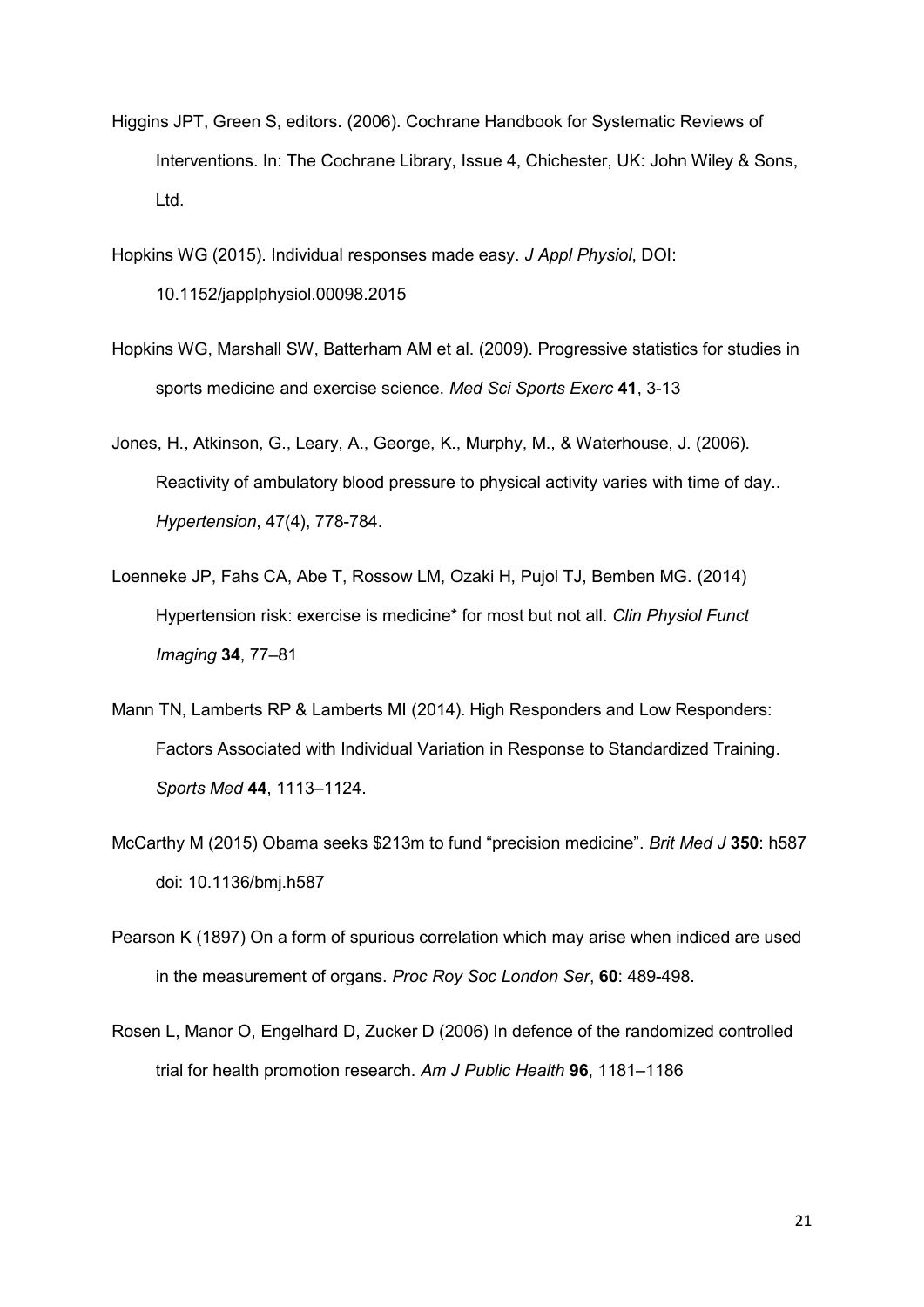- Schulz KF, Altman DG, Moher D, for the CONSORT Group (2010).. CONSORT 2010 Statement: updated guidelines for reporting parallel group randomised trials. *Brit Med J* **340**, c332.
- Senn S. (1994). Testing for baseline differences in clinical trials. *Stat Med* 13:1715-1726.
- Senn S, Rolfe K,Julious SA. (2011). Investigating variability in patient response to treatment—a case study from a replicate cross-over study. *Stat Methods Med Res* **20**, 657-66.
- Smith TB, and Hopkins WG. (2011). Variability and predictability of finals times of elite rowers. *Med Sci Sports Exerc* **43**, 2155-2160.
- Rossi NF, Chen H, Maliszewska-Scislo M. (2013) Paraventricular nucleus control of blood pressure in two-kidney, one-clip rats: effects of exercise training and resting blood pressure. *Am J Physiol Regul Integr Comp Physiol* **305**: R1390–R1400,
- Taylor CE, Jones H, Zaregarizi M, Cable NT, George KP, & Atkinson G. (2010). Blood pressure status and post-exercise hypotension: an example of a spurious correlation in hypertension research? *J Hum Hypertens* **24**, 585-592.
- Vickers AJ, Altman, DG. (2001). Analysing controlled trials with baseline and follow up measurements. *Brit Med J* **323**,1123–4.

Zar JH. (1999). *Biostatistical Analysis*. Prentice Hall, New Jersey.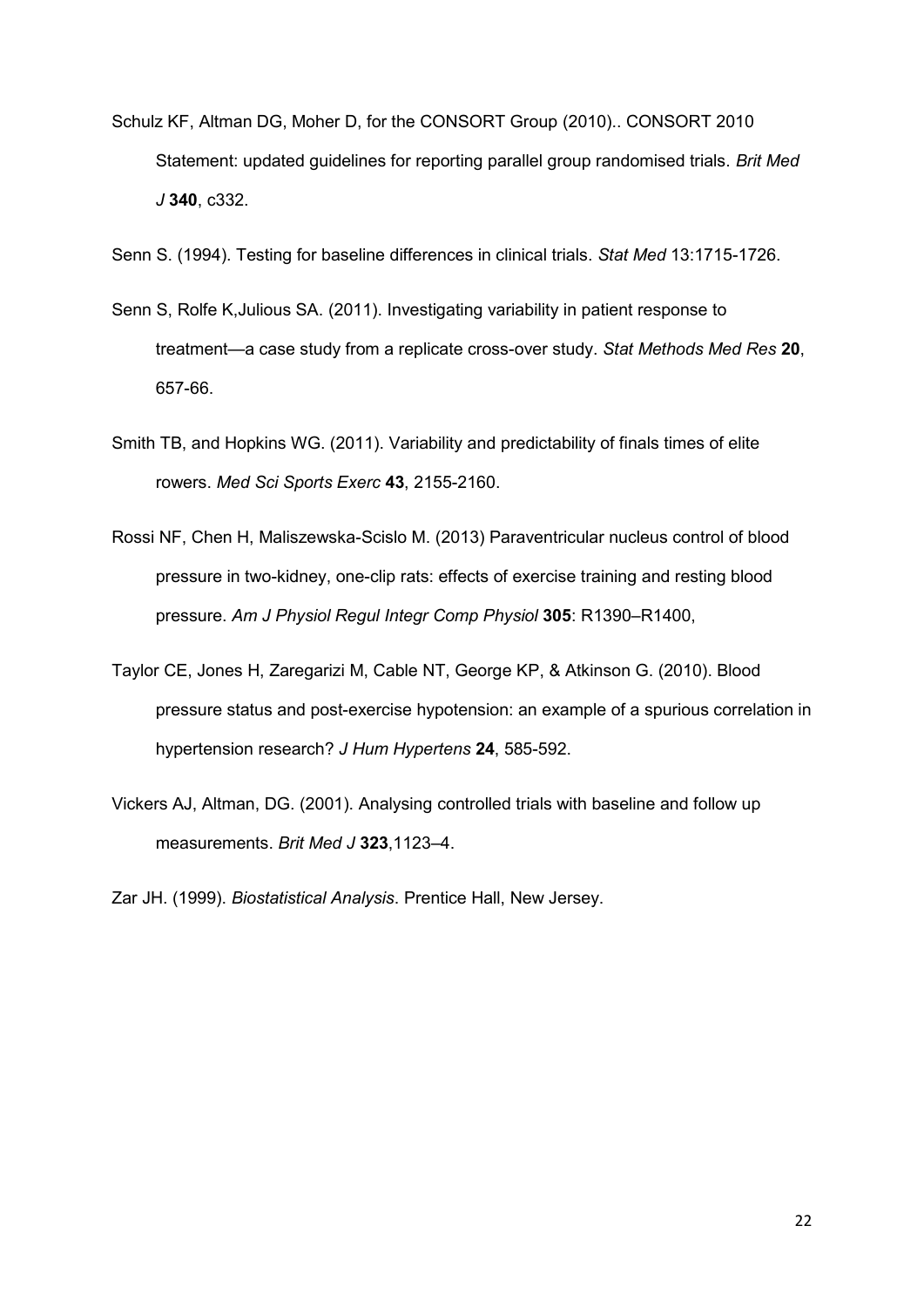**Table 1. Example observations and sample statistics for the simulated dataset.** True values for baseline and follow-up are always subject to random within-participant variation ("error") over time. An apparent change from baseline to follow-up is only an estimate, measured with error, of the true change. In this simulated dataset, the true change in diastolic blood pressure for every single participant is a reduction of 5 mmHg. The apparent individual variation in observed change is due entirely to within-participant variation. Regression to the mean can then exert its influence so that it appears that participants with initially high blood pressure (or other phenotypes correlated with baseline blood pressure) show the largest observed change.

|              | <b>True baseline</b> | True follow-up | <b>Error in baseline</b> | <b>Error in follow-up</b> | <b>Observed baseline</b> | <b>Observed follow-up</b> | <b>Observed change</b> |
|--------------|----------------------|----------------|--------------------------|---------------------------|--------------------------|---------------------------|------------------------|
| $\mathbf{1}$ | 64.44                | 59.44          | $-1.50$                  | $-0.77$                   | 62.94                    | 58.67                     | $-4.27$                |
| $\mathbf{2}$ | 79.83                | 74.83          | $-6.39$                  | $-4.61$                   | 73.44                    | 70.22                     | $-3.22$                |
| 3            | 81.31                | 76.31          | 1.22                     | 1.64                      | 82.54                    | 77.96                     | $-4.58$                |
| 4            | 66.56                | 61.56          | 6.38                     | 11.33                     | 72.94                    | 72.89                     | $-0.06$                |
| 5            | 62.33                | 57.33          | 5.99                     | $-5.82$                   | 68.33                    | 51.51                     | $-16.82$               |
|              |                      |                |                          |                           |                          |                           |                        |
| 994          | 75.98                | 70.98          | $-5.09$                  | 6.38                      | 70.89                    | 77.36                     | 6.48                   |
| 995          | 81.46                | 76.46          | $-0.77$                  | 7.43                      | 80.69                    | 83.89                     | 3.20                   |
| 996          | 80.31                | 75.31          | 1.27                     | $-8.58$                   | 81.58                    | 66.74                     | $-14.85$               |
| 997          | 85.15                | 80.15          | $-1.31$                  | 11.62                     | 83.83                    | 91.77                     | 7.93                   |
| 998          | 65.18                | 60.18          | 2.42                     | $-7.04$                   | 67.59                    | 53.14                     | $-14.45$               |
| 999          | 80.76                | 75.76          | 2.88                     | $-4.39$                   | 83.63                    | 71.36                     | $-12.27$               |
| 1000         | 80.88                | 75.88          | 1.67                     | 2.80                      | 82.55                    | 78.68                     | $-3.87$                |
|              |                      |                |                          |                           |                          |                           |                        |
| M            | 78.79                | 73.79          | 0.13                     | $-0.10$                   | 78.92                    | 73.69                     | $-5.23$                |
| <b>SD</b>    | 10.25                | 10.25          | 5.11                     | 5.12                      | 11.23                    | 11.43                     | 7.39                   |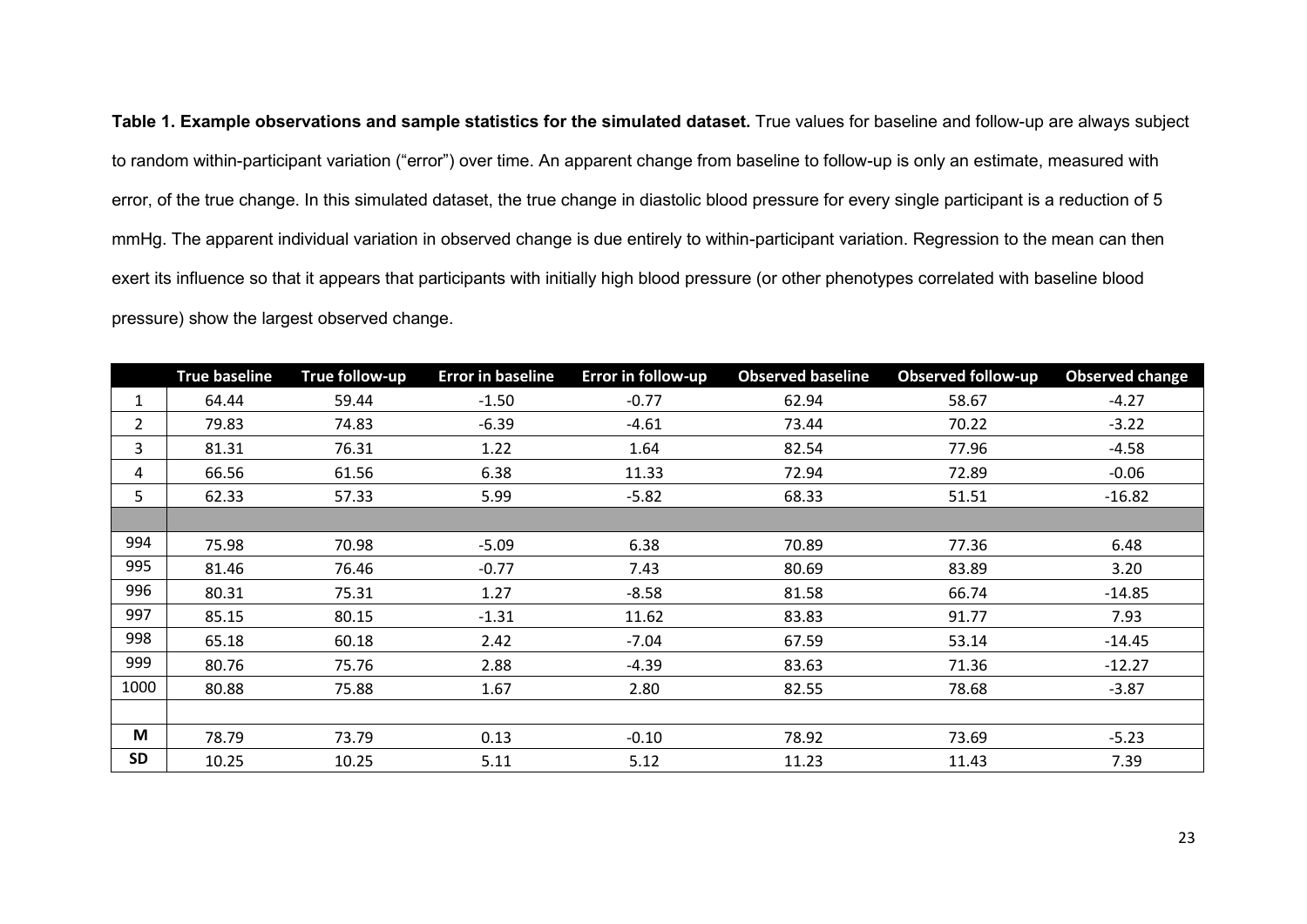# **Box 1. There is no escape from random within-subjects variation**

In every study, physiologists make observations on human volunteers or animals. Most of these observations are interval or ratio in nature; meaning that they are measured on a certain continuum or scale. Physiological measurements on humans are never perfectly reproducible over time, especially over relatively long time periods measured before and after a longer-term intervention such as exercise training or a particular diet. Even if a measurement tool or protocol is associated with no error whatsoever on a short-term test-retest basis, and even if the participant or animal is well-accustomed to the measurement protocol, there will always be testretest variability that is attributable to random biological and behavioural fluctuation (Atkinson and Nevill, 1998). It is this random within-subjects variability that makes it appear that individuals have responded differently to an intervention, when in fact there might be clinically unimportant inter-individual differences in the true response to an intervention.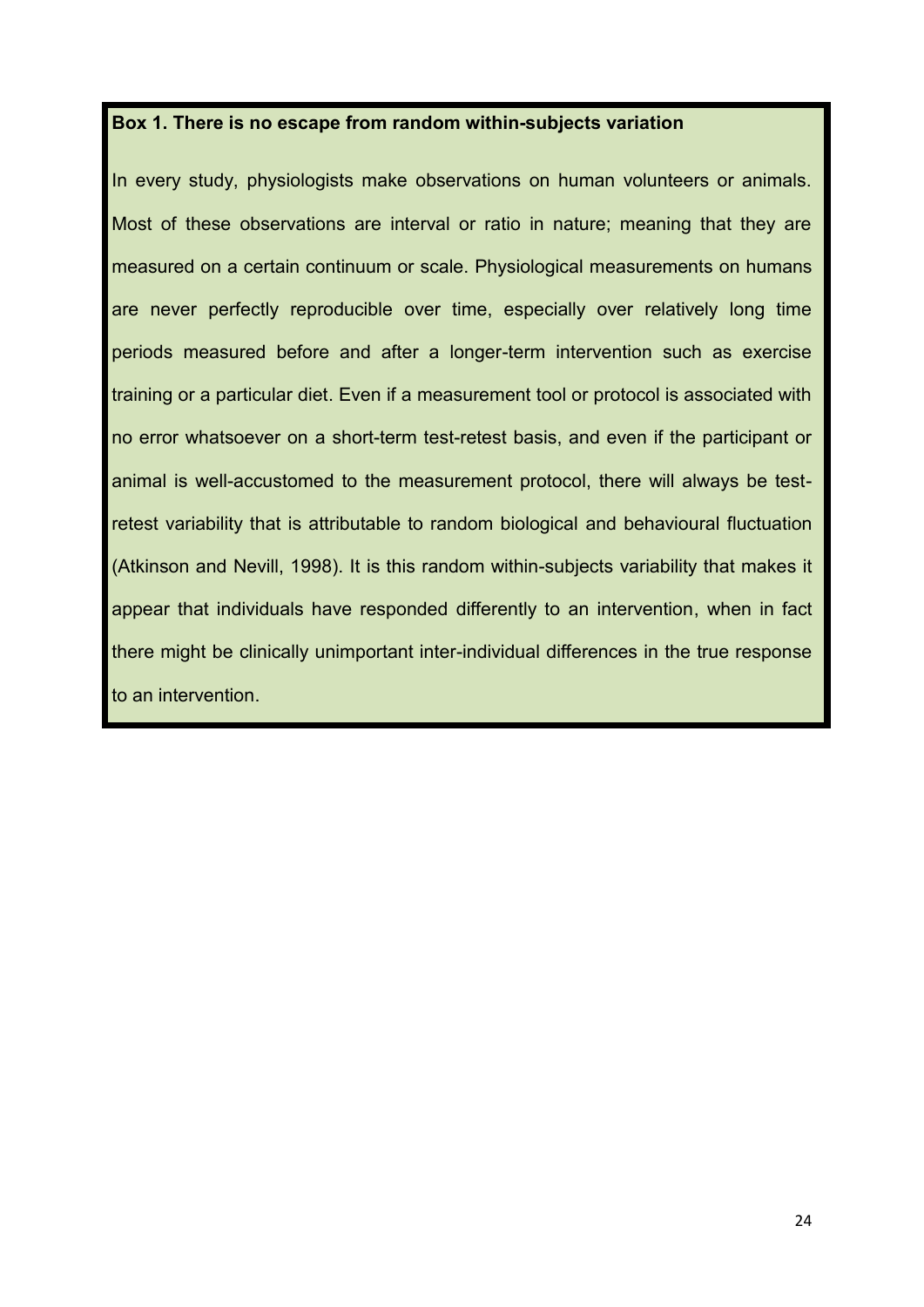**Figure 1. A typical randomised control trial involving an intervention study arm and a comparator arm.** Of primary interest is the mean change in the intervention sample/condition vs the mean change in the comparator arm. Researchers may proceed to examine the individual responses of each participant in the intervention arm overlooking the fact that there are also individual differences in the observed difference between baseline and follow-up in the comparator arm of the study (see histograms for the two samples).

**Figure 2. Individual changes in diastolic blood pressure (blood pressure) plotted for a hypothetical sample of 1000 participants.** In the data simulation, the "true" blood pressure of all participants reduced by 5 mmHg. The individual differences in blood pressure change suggested by the figure are due entirely to within-participant variation in baseline and follow-up measurements and regression to the mean.

**Figure 3. Individual changes in blood pressure plotted against baseline blood pressure.** The negative slope so often seen in this type of plot can be due entirely to regression to the mean and mathematical coupling. Participants with a relatively high measured blood pressure at baseline will naturally regress towards the mean so that follow-up measurements are lower, and vice versa for participants with a relatively low blood pressure at baseline. This regression to the mean leads to the artefact of a negative correlation between change and initial value (or any other variable that is correlated to initial value).

**Figure 4. The distributions of body mass change for the four groups studied by Church et al. (2013).** Three of the samples undertook physical activity interventions of varying amounts for 6 months. There are clearly individual